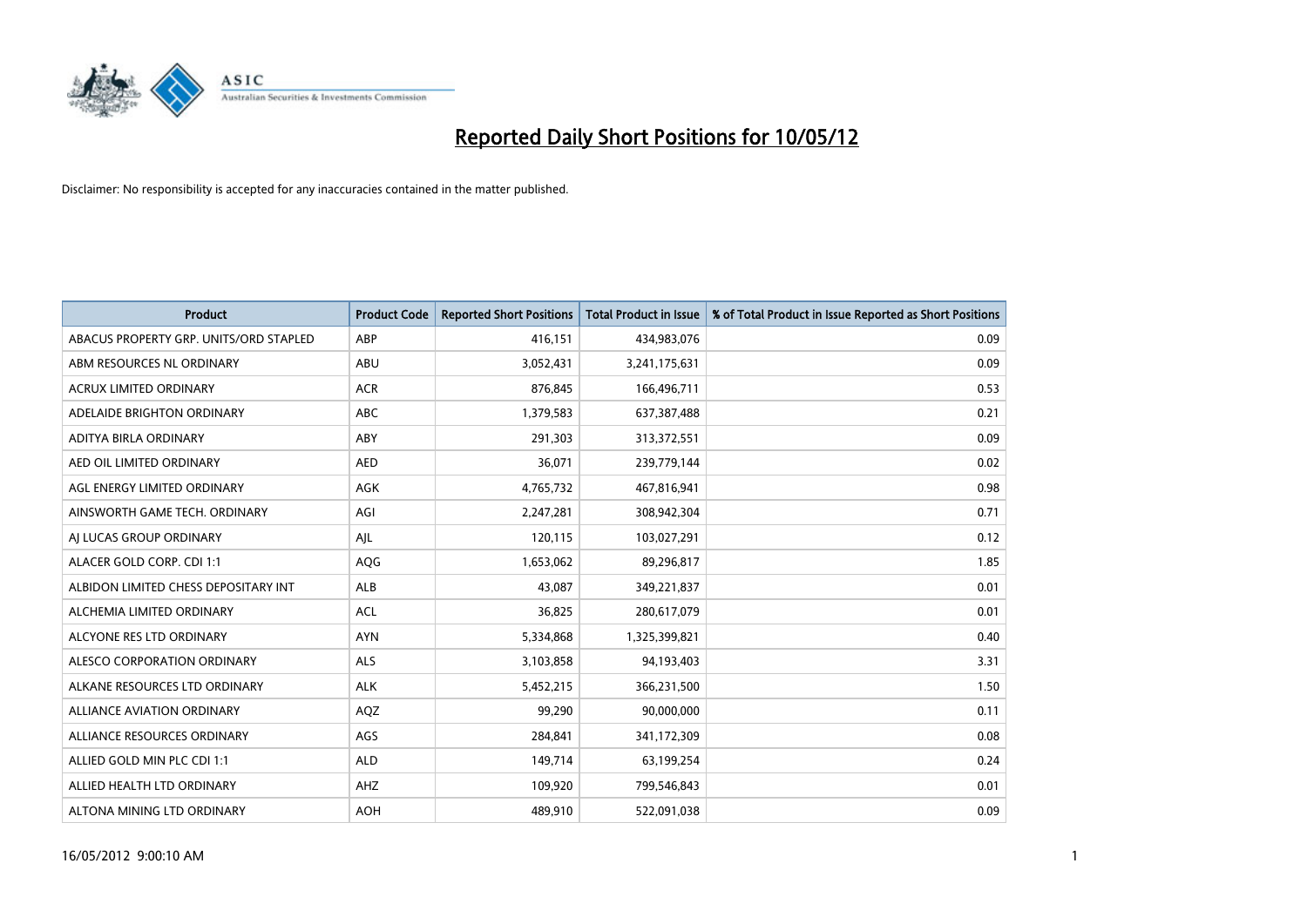

| <b>Product</b>                          | <b>Product Code</b> | <b>Reported Short Positions</b> | <b>Total Product in Issue</b> | % of Total Product in Issue Reported as Short Positions |
|-----------------------------------------|---------------------|---------------------------------|-------------------------------|---------------------------------------------------------|
| ALUMINA LIMITED ORDINARY                | <b>AWC</b>          | 73,656,228                      | 2,440,196,187                 | 2.98                                                    |
| AMALGAMATED HOLDINGS ORDINARY           | <b>AHD</b>          | 5,101                           | 157,613,022                   | 0.00                                                    |
| AMCOM TELECOMM. ORDINARY                | AMM                 | 5,000                           | 241,491,904                   | 0.00                                                    |
| AMCOR LIMITED ORDINARY                  | AMC                 | 4,900,431                       | 1,206,684,923                 | 0.40                                                    |
| AMP LIMITED ORDINARY                    | AMP                 | 3,266,122                       | 2,894,931,180                 | 0.11                                                    |
| AMPELLA MINING ORDINARY                 | AMX                 | 3,641,790                       | 240,600,493                   | 1.51                                                    |
| ANSELL LIMITED ORDINARY                 | <b>ANN</b>          | 1,649,174                       | 130,656,668                   | 1.26                                                    |
| ANTARES ENERGY LTD ORDINARY             | AZZ                 | 215,441                         | 260,000,000                   | 0.08                                                    |
| ANZ BANKING GRP LTD ORDINARY            | ANZ                 | 11,485,791                      | 2,679,519,517                 | 0.42                                                    |
| APA GROUP STAPLED SECURITIES            | <b>APA</b>          | 5,642,468                       | 644,485,583                   | 0.86                                                    |
| APN NEWS & MEDIA ORDINARY               | <b>APN</b>          | 18,324,958                      | 649,010,756                   | 2.81                                                    |
| AQUARIUS PLATINUM. ORDINARY             | <b>AOP</b>          | 11,358,901                      | 470,312,578                   | 2.41                                                    |
| AQUILA RESOURCES ORDINARY               | <b>AQA</b>          | 4,965,226                       | 411,804,442                   | 1.20                                                    |
| ARAFURA RESOURCE LTD ORDINARY           | <b>ARU</b>          | 9,942,246                       | 396,004,144                   | 2.49                                                    |
| ARB CORPORATION ORDINARY                | ARP                 | 52,753                          | 72,481,302                    | 0.08                                                    |
| ARDENT LEISURE GROUP STAPLED SECURITIES | AAD                 | 234,264                         | 334,209,401                   | 0.08                                                    |
| ARISTOCRAT LEISURE ORDINARY             | ALL                 | 18,067,971                      | 550,502,889                   | 3.30                                                    |
| ASCIANO LIMITED ORDINARY                | <b>AIO</b>          | 2,565,502                       | 975,385,664                   | 0.25                                                    |
| ASG GROUP LIMITED ORDINARY              | <b>ASZ</b>          | 108,313                         | 172,142,079                   | 0.06                                                    |
| ASPEN GROUP ORD/UNITS STAPLED           | <b>APZ</b>          | 177,608                         | 596,206,393                   | 0.03                                                    |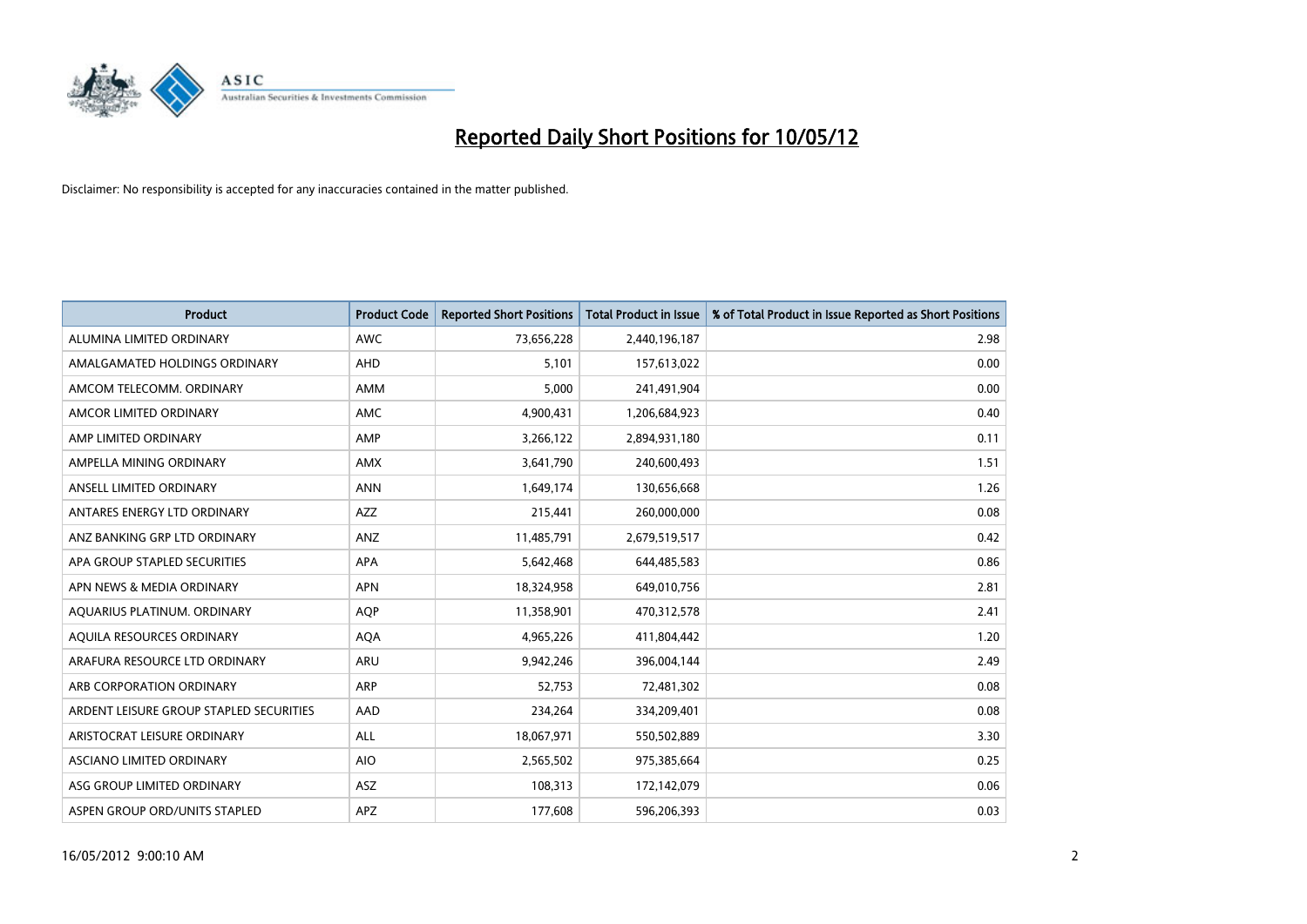

| <b>Product</b>                          | <b>Product Code</b> | <b>Reported Short Positions</b> | <b>Total Product in Issue</b> | % of Total Product in Issue Reported as Short Positions |
|-----------------------------------------|---------------------|---------------------------------|-------------------------------|---------------------------------------------------------|
| ASPIRE MINING LTD ORDINARY              | <b>AKM</b>          | 360,535                         | 620,594,556                   | 0.06                                                    |
| ASTRO JAP PROP GROUP STAPLED SECURITIES | AJA                 | 27,095                          | 58,445,002                    | 0.04                                                    |
| ASX LIMITED ORDINARY                    | <b>ASX</b>          | 2,982,209                       | 175,136,729                   | 1.69                                                    |
| ATLAS IRON LIMITED ORDINARY             | AGO                 | 4,367,503                       | 904,180,993                   | 0.49                                                    |
| AUCKLAND INTERNATION ORDINARY           | AIA                 | 50,000                          | 1,327,230,189                 | 0.00                                                    |
| <b>AURORA OIL &amp; GAS ORDINARY</b>    | <b>AUT</b>          | 6,940,398                       | 411,655,343                   | 1.70                                                    |
| AUSDRILL LIMITED ORDINARY               | ASL                 | 853,746                         | 304,330,623                   | 0.28                                                    |
| AUSENCO LIMITED ORDINARY                | AAX                 | 779,352                         | 123,872,665                   | 0.62                                                    |
| AUSGOLD LIMITED ORDINARY                | <b>AUC</b>          | 50.000                          | 125,280,171                   | 0.04                                                    |
| <b>AUSTAL LIMITED ORDINARY</b>          | ASB                 | 287,735                         | 188,193,007                   | 0.15                                                    |
| AUSTIN ENGINEERING ORDINARY             | ANG                 | 21,571                          | 72,314,403                    | 0.02                                                    |
| AUSTRALAND PROPERTY STAPLED SECURITY    | <b>ALZ</b>          | 409,077                         | 576,846,597                   | 0.07                                                    |
| AUSTRALIAN AGRICULT. ORDINARY           | AAC                 | 718,584                         | 312,905,085                   | 0.21                                                    |
| AUSTRALIAN INFRASTR. UNITS/ORDINARY     | <b>AIX</b>          | 11,886,019                      | 620,733,944                   | 1.93                                                    |
| AUSTRALIAN PHARM, ORDINARY              | API                 | 244,789                         | 488,115,883                   | 0.06                                                    |
| AUTOMOTIVE HOLDINGS ORDINARY            | AHE                 | 6,137                           | 260,579,682                   | 0.00                                                    |
| AVIENNINGS LIMITED ORDINARY             | <b>AVJ</b>          | 225,001                         | 274,588,694                   | 0.08                                                    |
| AWE LIMITED ORDINARY                    | <b>AWE</b>          | 3,537,759                       | 521,871,941                   | 0.67                                                    |
| AZIMUTH RES LTD ORDINARY                | <b>AZH</b>          | 28,024                          | 401,368,304                   | 0.00                                                    |
| AZUMAH RESOURCES ORDINARY               | <b>AZM</b>          | 1,366,475                       | 333,614,096                   | 0.41                                                    |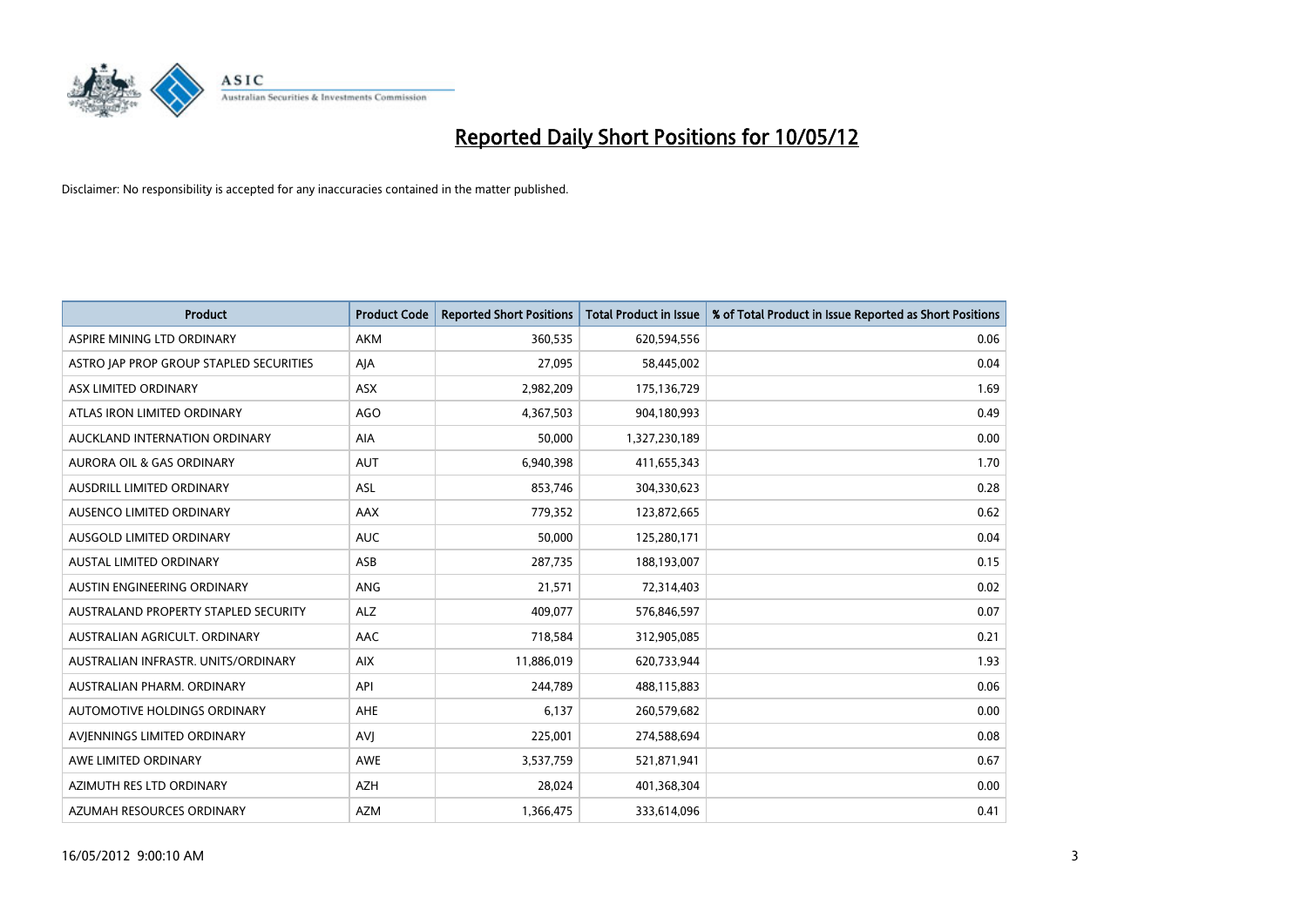

| <b>Product</b>                       | <b>Product Code</b> | <b>Reported Short Positions</b> | <b>Total Product in Issue</b> | % of Total Product in Issue Reported as Short Positions |
|--------------------------------------|---------------------|---------------------------------|-------------------------------|---------------------------------------------------------|
| <b>BANDANNA ENERGY ORDINARY</b>      | <b>BND</b>          | 3,775,319                       | 528,481,199                   | 0.71                                                    |
| BANK OF QUEENSLAND. ORDINARY         | <b>BOO</b>          | 8,523,399                       | 304,034,664                   | 2.81                                                    |
| <b>BANNERMAN RESOURCES ORDINARY</b>  | <b>BMN</b>          | 120,869                         | 299,538,975                   | 0.04                                                    |
| <b>BASE RES LIMITED ORDINARY</b>     | <b>BSE</b>          | 754,626                         | 460,440,029                   | 0.17                                                    |
| <b>BASSARI RESOURCES ORDINARY</b>    | <b>BSR</b>          | 5,653,333                       | 572,648,689                   | 0.99                                                    |
| <b>BATHURST RESOURCES ORDINARY</b>   | <b>BTU</b>          | 30,729,003                      | 695,747,997                   | 4.40                                                    |
| <b>BC IRON LIMITED ORDINARY</b>      | <b>BCI</b>          | 272,530                         | 103,861,000                   | 0.26                                                    |
| BEACH ENERGY LIMITED ORDINARY        | <b>BPT</b>          | 27,293,919                      | 1,255,464,157                 | 2.19                                                    |
| BEADELL RESOURCE LTD ORDINARY        | <b>BDR</b>          | 9,585,618                       | 716,004,752                   | 1.35                                                    |
| BENDIGO AND ADELAIDE ORDINARY        | <b>BEN</b>          | 4,195,283                       | 396,604,957                   | 1.05                                                    |
| BERKELEY RESOURCES ORDINARY          | <b>BKY</b>          | 1,881,503                       | 179,298,273                   | 1.06                                                    |
| BETASHARES ASX RES ETF UNITS         | <b>ORE</b>          | 78,350                          | 4,220,217                     | 1.86                                                    |
| <b>BHP BILLITON LIMITED ORDINARY</b> | <b>BHP</b>          | 15,471,633                      | 3,211,691,105                 | 0.44                                                    |
| <b>BILLABONG ORDINARY</b>            | <b>BBG</b>          | 20,352,324                      | 257,888,239                   | 7.87                                                    |
| <b>BIOTA HOLDINGS ORDINARY</b>       | <b>BTA</b>          | 557,648                         | 182,017,516                   | 0.30                                                    |
| <b>BLACKTHORN RESOURCES ORDINARY</b> | <b>BTR</b>          | 2,888                           | 127,818,000                   | 0.00                                                    |
| <b>BLUESCOPE STEEL LTD ORDINARY</b>  | <b>BSL</b>          | 42,746,788                      | 3,349,185,247                 | 1.26                                                    |
| BOART LONGYEAR ORDINARY              | <b>BLY</b>          | 9,712,936                       | 461,163,412                   | 2.11                                                    |
| <b>BOOM LOGISTICS ORDINARY</b>       | <b>BOL</b>          | 626                             | 468,663,585                   | 0.00                                                    |
| BORAL LIMITED, ORDINARY              | <b>BLD</b>          | 33,248,899                      | 758,572,140                   | 4.37                                                    |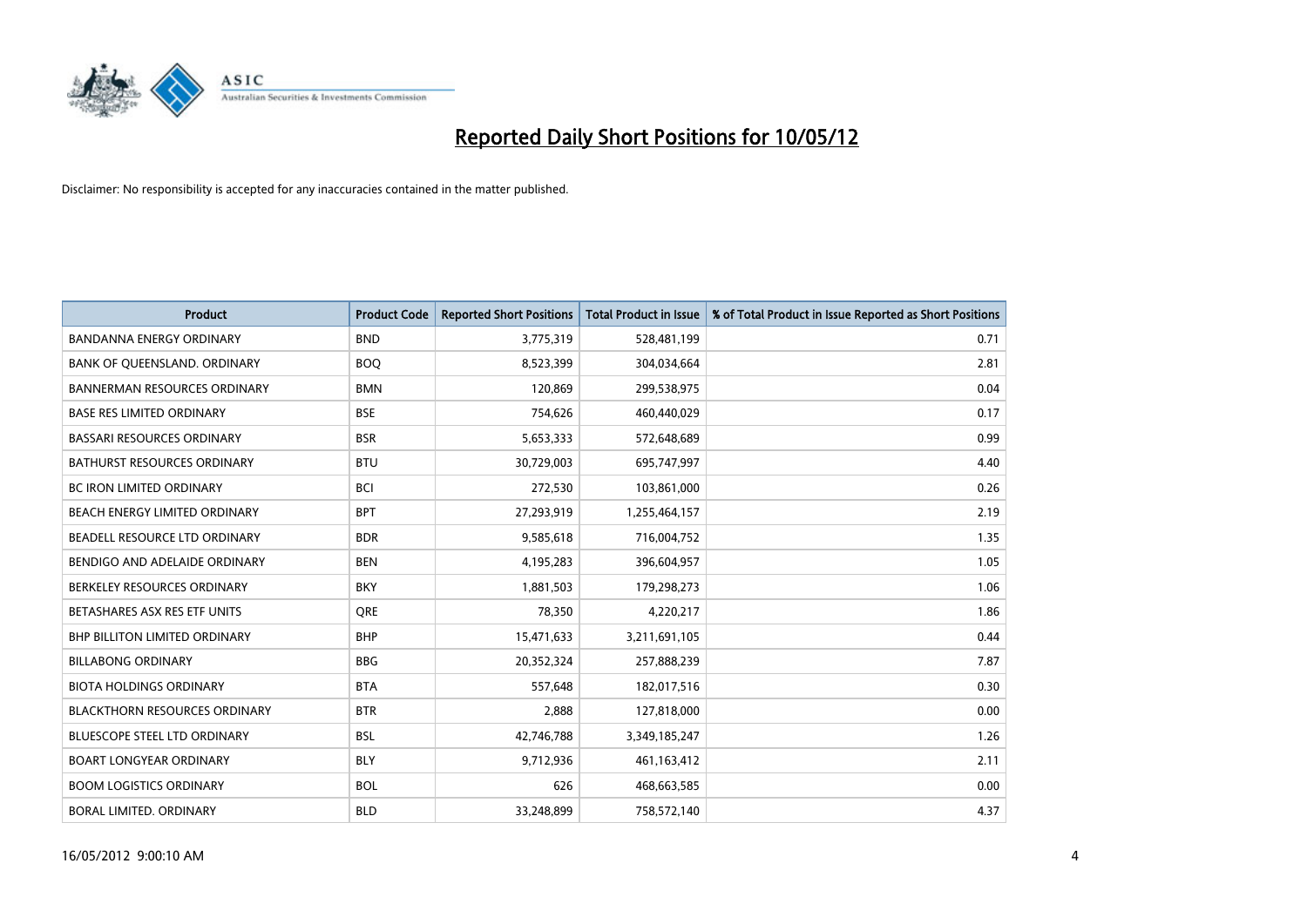

| <b>Product</b>                          | <b>Product Code</b> | <b>Reported Short Positions</b> | <b>Total Product in Issue</b> | % of Total Product in Issue Reported as Short Positions |
|-----------------------------------------|---------------------|---------------------------------|-------------------------------|---------------------------------------------------------|
| <b>BRADKEN LIMITED ORDINARY</b>         | <b>BKN</b>          | 7,661,269                       | 168,629,376                   | 4.56                                                    |
| <b>BRAMBLES LIMITED ORDINARY</b>        | <b>BXB</b>          | 10,771,106                      | 1,480,975,746                 | 0.69                                                    |
| BREVILLE GROUP LTD ORDINARY             | <b>BRG</b>          | 36,761                          | 130,095,322                   | 0.03                                                    |
| <b>BRICKWORKS LIMITED ORDINARY</b>      | <b>BKW</b>          | 24,800                          | 147,567,333                   | 0.02                                                    |
| <b>BROCKMAN RESOURCES ORDINARY</b>      | <b>BRM</b>          | 4,034                           | 145,053,151                   | 0.00                                                    |
| <b>BURU ENERGY ORDINARY</b>             | <b>BRU</b>          | 10,363,442                      | 234,319,477                   | 4.43                                                    |
| <b>BWP TRUST ORDINARY UNITS</b>         | <b>BWP</b>          | 328,648                         | 525,255,093                   | 0.05                                                    |
| <b>CABCHARGE AUSTRALIA ORDINARY</b>     | CAB                 | 697,158                         | 120,437,014                   | 0.60                                                    |
| CALTEX AUSTRALIA ORDINARY               | <b>CTX</b>          | 7,781,184                       | 270,000,000                   | 2.85                                                    |
| <b>CAMPBELL BROTHERS ORDINARY</b>       | <b>CPB</b>          | 1,416,713                       | 67,503,411                    | 2.11                                                    |
| CAPE LAMBERT RES LTD ORDINARY           | <b>CFE</b>          | 336,573                         | 689,108,792                   | 0.04                                                    |
| CARABELLA RES LTD ORDINARY              | <b>CLR</b>          | 109,212                         | 133,642,797                   | 0.09                                                    |
| <b>CARBON ENERGY ORDINARY</b>           | <b>CNX</b>          | 77,039                          | 772,586,709                   | 0.01                                                    |
| <b>CARDNO LIMITED ORDINARY</b>          | CDD                 | 70,942                          | 138,094,885                   | 0.04                                                    |
| CARNARVON PETROLEUM ORDINARY            | <b>CVN</b>          | 226,428                         | 694,644,634                   | 0.04                                                    |
| CARSALES.COM LTD ORDINARY               | <b>CRZ</b>          | 26,637,107                      | 233,684,223                   | 11.40                                                   |
| CASH CONVERTERS ORDINARY                | CCV                 | 41,599                          | 379,761,025                   | 0.01                                                    |
| CENTRO RETAIL AUST ORD/UNIT STAPLED SEC | <b>CRF</b>          | 3,441,631                       | 1,340,723,189                 | 0.26                                                    |
| CERAMIC FUEL CELLS ORDINARY             | <b>CFU</b>          | 155,816                         | 1,366,298,863                 | 0.01                                                    |
| CFS RETAIL PROPERTY UNITS               | <b>CFX</b>          | 58,659,714                      | 2,839,591,911                 | 2.05                                                    |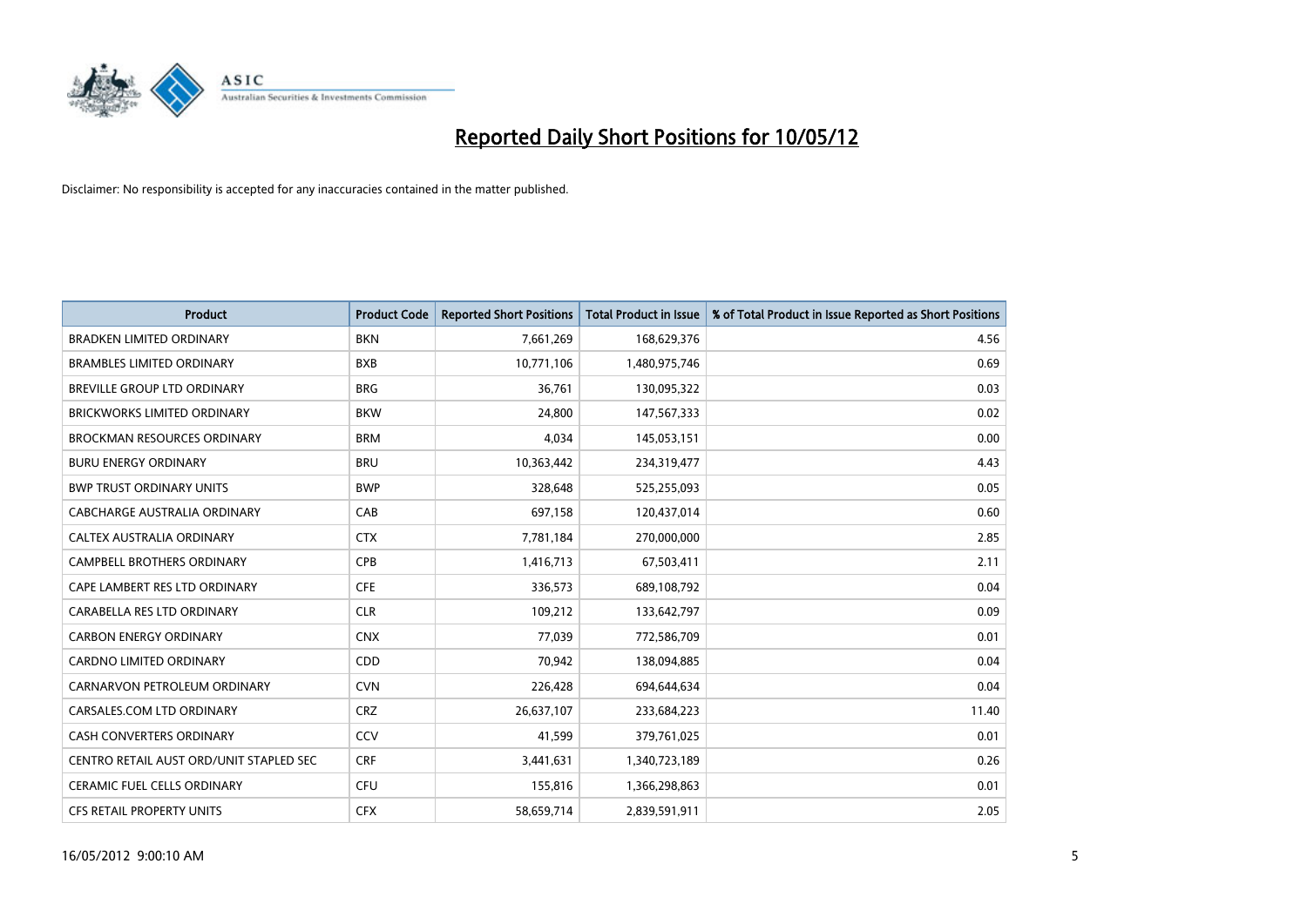

| <b>Product</b>                           | <b>Product Code</b> | <b>Reported Short Positions</b> | <b>Total Product in Issue</b> | % of Total Product in Issue Reported as Short Positions |
|------------------------------------------|---------------------|---------------------------------|-------------------------------|---------------------------------------------------------|
| <b>CGA MINING LIMITED ORDINARY</b>       | <b>CGX</b>          | 248,399                         | 337,725,726                   | 0.08                                                    |
| CHALLENGER DIV.PRO. STAPLED UNITS        | <b>CDI</b>          | 145,143                         | 872,296,035                   | 0.01                                                    |
| <b>CHALLENGER INFRAST, STAPLED UNITS</b> | <b>CIF</b>          | 234,928                         | 316,223,785                   | 0.08                                                    |
| <b>CHALLENGER LIMITED ORDINARY</b>       | <b>CGF</b>          | 4,771,103                       | 546,855,644                   | 0.88                                                    |
| CHARTER HALL GROUP STAPLED US PROHIBIT.  | <b>CHC</b>          | 73,356                          | 308,736,721                   | 0.03                                                    |
| <b>CHARTER HALL RETAIL UNITS</b>         | CQR                 | 681,246                         | 299,628,571                   | 0.22                                                    |
| <b>CHORUS LIMITED ORDINARY</b>           | <b>CNU</b>          | 936,034                         | 385,082,123                   | 0.25                                                    |
| CITIGOLD CORP LTD ORDINARY               | <b>CTO</b>          | 1,355,317                       | 1,105,078,301                 | 0.12                                                    |
| <b>CLOUGH LIMITED ORDINARY</b>           | <b>CLO</b>          | 75,662                          | 773,313,572                   | 0.00                                                    |
| <b>CNPR GRP UNITS/ORD STAPLED</b>        | <b>CNP</b>          | 2,537                           | 972,414,514                   | 0.00                                                    |
| COAL OF AFRICA LTD ORDINARY              | <b>CZA</b>          | 1,820,929                       | 662,484,573                   | 0.27                                                    |
| <b>COALSPUR MINES LTD ORDINARY</b>       | <b>CPL</b>          | 10,079,549                      | 620,729,899                   | 1.62                                                    |
| COBAR CONSOLIDATED ORDINARY              | CCU                 | 273,023                         | 209,601,187                   | 0.12                                                    |
| COCA-COLA AMATIL ORDINARY                | <b>CCL</b>          | 8,831,563                       | 761,319,007                   | 1.16                                                    |
| <b>COCHLEAR LIMITED ORDINARY</b>         | COH                 | 6,192,240                       | 56,929,432                    | 10.85                                                   |
| <b>COCKATOO COAL ORDINARY</b>            | <b>COK</b>          | 12,778,530                      | 1,016,746,908                 | 1.25                                                    |
| COFFEY INTERNATIONAL ORDINARY            | <b>COF</b>          | 124,909                         | 239,260,027                   | 0.05                                                    |
| <b>COKAL LTD ORDINARY</b>                | <b>CKA</b>          | 95,452                          | 411,046,892                   | 0.02                                                    |
| <b>COLLINS FOODS LTD ORDINARY</b>        | <b>CKF</b>          | 23,670                          | 93,000,003                    | 0.03                                                    |
| COMMONWEALTH BANK, ORDINARY              | <b>CBA</b>          | 27,572,469                      | 1,592,154,780                 | 1.68                                                    |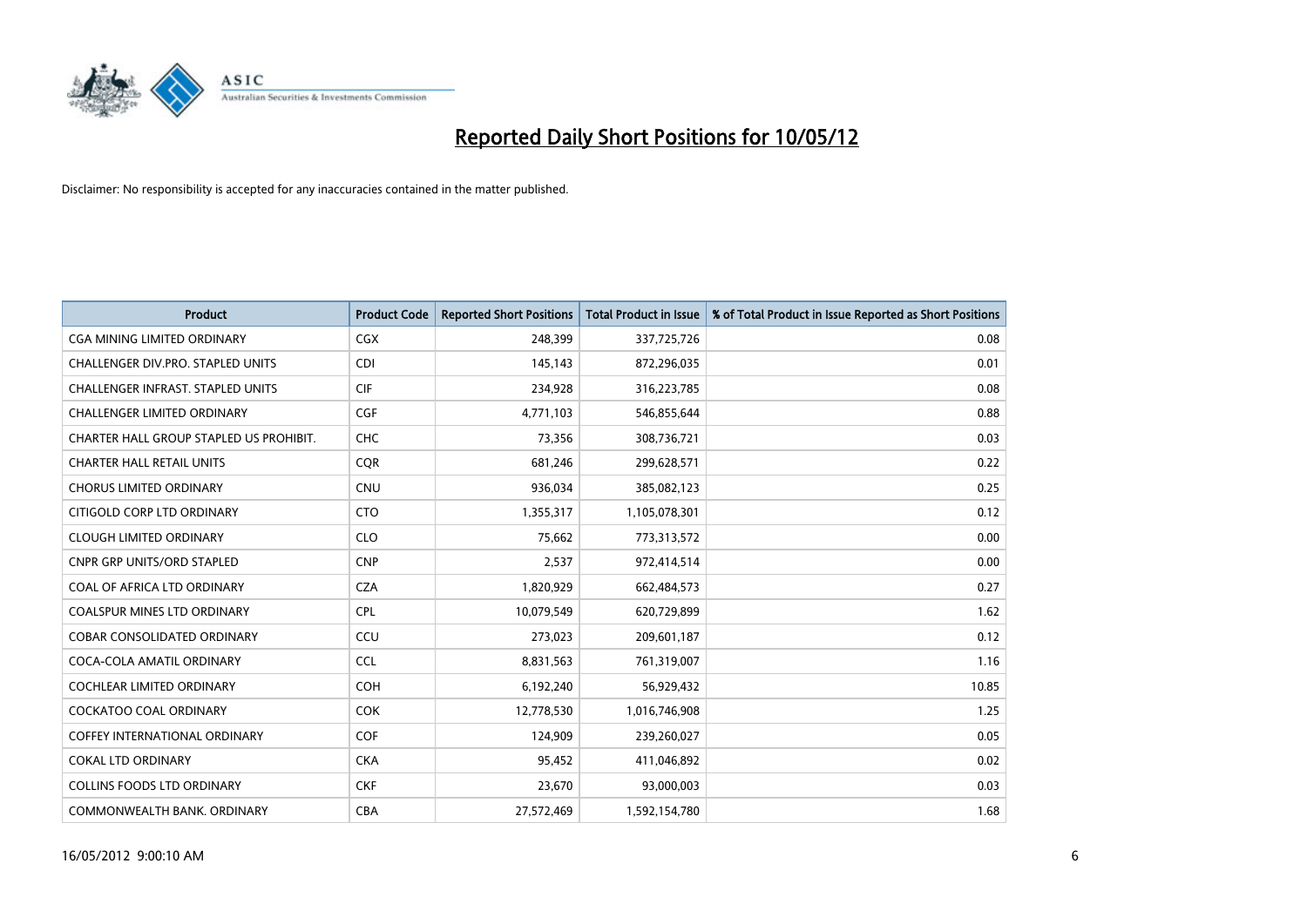

| <b>Product</b>                          | <b>Product Code</b> | <b>Reported Short Positions</b> | <b>Total Product in Issue</b> | % of Total Product in Issue Reported as Short Positions |
|-----------------------------------------|---------------------|---------------------------------|-------------------------------|---------------------------------------------------------|
| <b>COMMONWEALTH PROP ORDINARY UNITS</b> | <b>CPA</b>          | 28,118,775                      | 2,347,003,413                 | 1.21                                                    |
| <b>COMPASS RESOURCES ORDINARY</b>       | <b>CMR</b>          | 7,472                           | 1,403,744,100                 | 0.00                                                    |
| <b>COMPUTERSHARE LTD ORDINARY</b>       | <b>CPU</b>          | 7,075,602                       | 555,664,059                   | 1.27                                                    |
| CONSOLIDATED MEDIA, ORDINARY            | <b>CMI</b>          | 1,736,061                       | 561,834,996                   | 0.31                                                    |
| CONTINENTAL COAL LTD ORDINARY           | CCC                 | 571,977                         | 421,018,421                   | 0.13                                                    |
| <b>COOPER ENERGY LTD ORDINARY</b>       | <b>COE</b>          | 345,855                         | 292,791,528                   | 0.12                                                    |
| <b>CREDIT CORP GROUP ORDINARY</b>       | <b>CCP</b>          | 4,756                           | 45,571,114                    | 0.01                                                    |
| <b>CROMWELL PROP STAPLED SECURITIES</b> | <b>CMW</b>          | 17,863                          | 1,168,086,516                 | 0.00                                                    |
| <b>CROWN LIMITED ORDINARY</b>           | <b>CWN</b>          | 4,184,051                       | 728,394,185                   | 0.58                                                    |
| <b>CSG LIMITED ORDINARY</b>             | CSV                 | 608,053                         | 282,567,499                   | 0.21                                                    |
| <b>CSL LIMITED ORDINARY</b>             | <b>CSL</b>          | 5,913,897                       | 512,208,520                   | 1.15                                                    |
| <b>CSR LIMITED ORDINARY</b>             | <b>CSR</b>          | 25,593,799                      | 506,000,315                   | 5.03                                                    |
| <b>CUDECO LIMITED ORDINARY</b>          | CDU                 | 2,259,092                       | 190,059,476                   | 1.18                                                    |
| <b>CUE ENERGY RESOURCE ORDINARY</b>     | <b>CUE</b>          | 3,181,174                       | 698,119,720                   | 0.45                                                    |
| <b>CUSTOMERS LIMITED ORDINARY</b>       | <b>CUS</b>          | 18,230                          | 134,869,357                   | 0.01                                                    |
| DART ENERGY LTD ORDINARY                | <b>DTE</b>          | 21,957,422                      | 736,141,536                   | 2.96                                                    |
| DAVID JONES LIMITED ORDINARY            | <b>DJS</b>          | 45,385,377                      | 528,655,600                   | 8.61                                                    |
| <b>DECMIL GROUP LIMITED ORDINARY</b>    | <b>DCG</b>          | 386,782                         | 166,492,757                   | 0.23                                                    |
| DEEP YELLOW LIMITED ORDINARY            | <b>DYL</b>          | 111,061                         | 1,128,736,403                 | 0.01                                                    |
| DEXUS PROPERTY GROUP STAPLED UNITS      | <b>DXS</b>          | 10,907,068                      | 4,839,024,176                 | 0.22                                                    |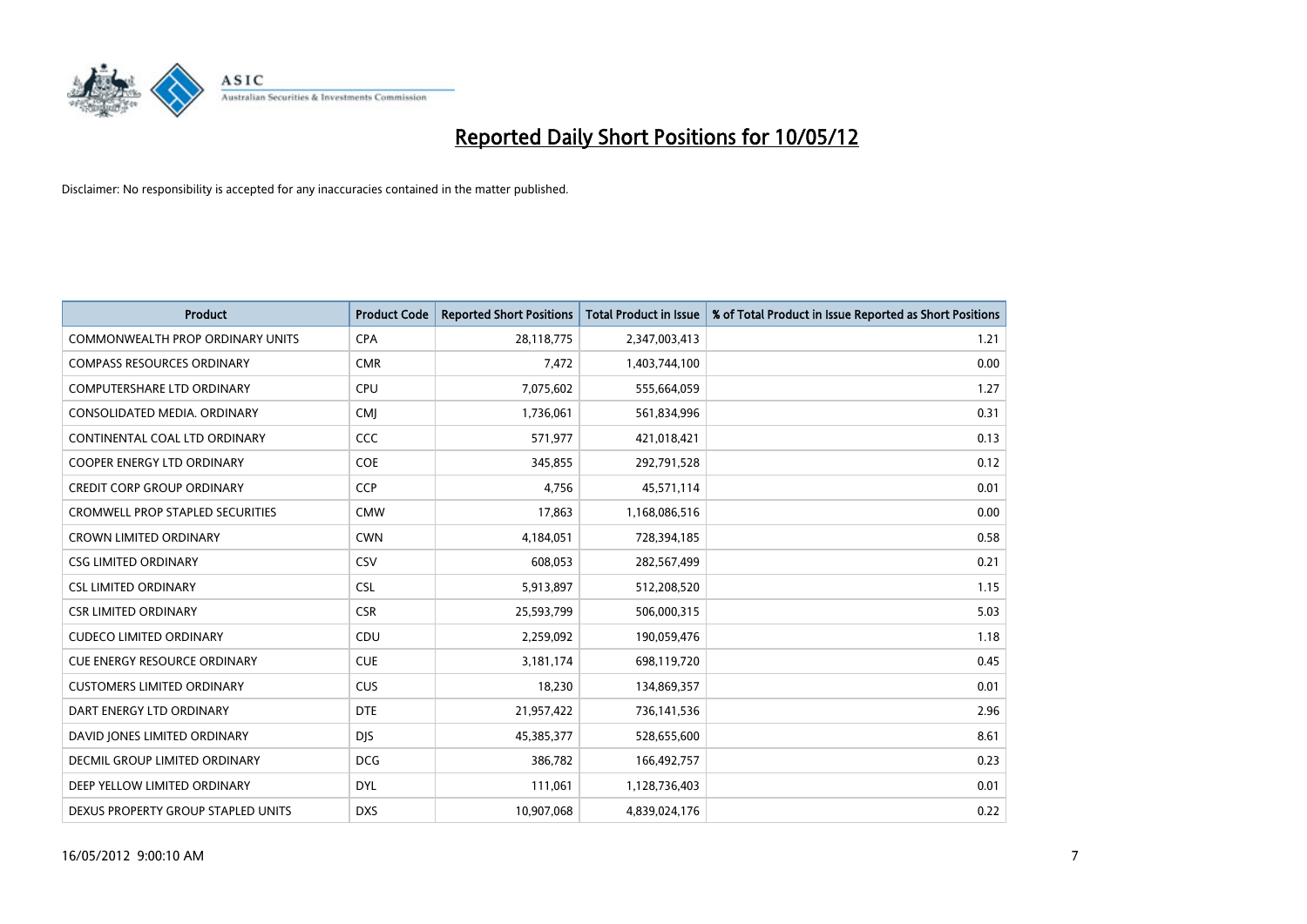

| <b>Product</b>                       | <b>Product Code</b> | <b>Reported Short Positions</b> | <b>Total Product in Issue</b> | % of Total Product in Issue Reported as Short Positions |
|--------------------------------------|---------------------|---------------------------------|-------------------------------|---------------------------------------------------------|
| DISCOVERY METALS LTD ORDINARY        | <b>DML</b>          | 8,402,171                       | 442,128,231                   | 1.93                                                    |
| DOMINO PIZZA ENTERPR ORDINARY        | <b>DMP</b>          | 530,414                         | 69,899,674                    | 0.75                                                    |
| DORAY MINERALS LTD ORDINARY          | <b>DRM</b>          | 28,897                          | 80,530,513                    | 0.04                                                    |
| DOWNER EDI LIMITED ORDINARY          | <b>DOW</b>          | 2,233,638                       | 429,100,296                   | 0.50                                                    |
| DRILLSEARCH ENERGY ORDINARY          | <b>DLS</b>          | 5,364,188                       | 337,449,196                   | 1.58                                                    |
| DUET GROUP STAPLED US PROHIBIT.      | <b>DUE</b>          | 13,744,850                      | 1,109,831,386                 | 1.25                                                    |
| <b>DULUXGROUP LIMITED ORDINARY</b>   | <b>DLX</b>          | 9,174,382                       | 367,456,259                   | 2.49                                                    |
| <b>DWS LTD ORDINARY</b>              | <b>DWS</b>          | 1,350                           | 132,362,763                   | 0.00                                                    |
| ECHO ENTERTAINMENT ORDINARY          | <b>EGP</b>          | 57,843,478                      | 688,019,737                   | 8.41                                                    |
| <b>ELDERS LIMITED ORDINARY</b>       | <b>ELD</b>          | 20,379,192                      | 448,598,480                   | 4.55                                                    |
| ELDORADO GOLD CORP CDI 1:1           | EAU                 | 37,185                          | 7,235,235                     | 0.52                                                    |
| ELEMENTAL MINERALS ORDINARY          | <b>ELM</b>          | 407,334                         | 243,614,280                   | 0.16                                                    |
| ELEMENTOS LIMITED ORDINARY           | <b>ELT</b>          | 16                              | 82,383,526                    | 0.00                                                    |
| <b>EMECO HOLDINGS ORDINARY</b>       | <b>EHL</b>          | 2,768,330                       | 631,237,586                   | 0.46                                                    |
| <b>ENDEAVOUR MIN CORP CDI 1:1</b>    | <b>EVR</b>          | 121,978                         | 117,139,706                   | 0.09                                                    |
| <b>ENERGY RESOURCES ORDINARY 'A'</b> | ERA                 | 7,504,211                       | 517,725,062                   | 1.44                                                    |
| ENERGY WORLD CORPOR. ORDINARY        | <b>EWC</b>          | 24,900,445                      | 1,734,166,672                 | 1.44                                                    |
| ENVESTRA LIMITED ORDINARY            | <b>ENV</b>          | 9,453,448                       | 1,572,392,111                 | 0.58                                                    |
| EQUATORIAL RES LTD ORDINARY          | EQX                 | 110,876                         | 117,235,353                   | 0.09                                                    |
| EUREKA ENERGY LTD ORDINARY           | <b>EKA</b>          | 35,000                          | 237,014,050                   | 0.01                                                    |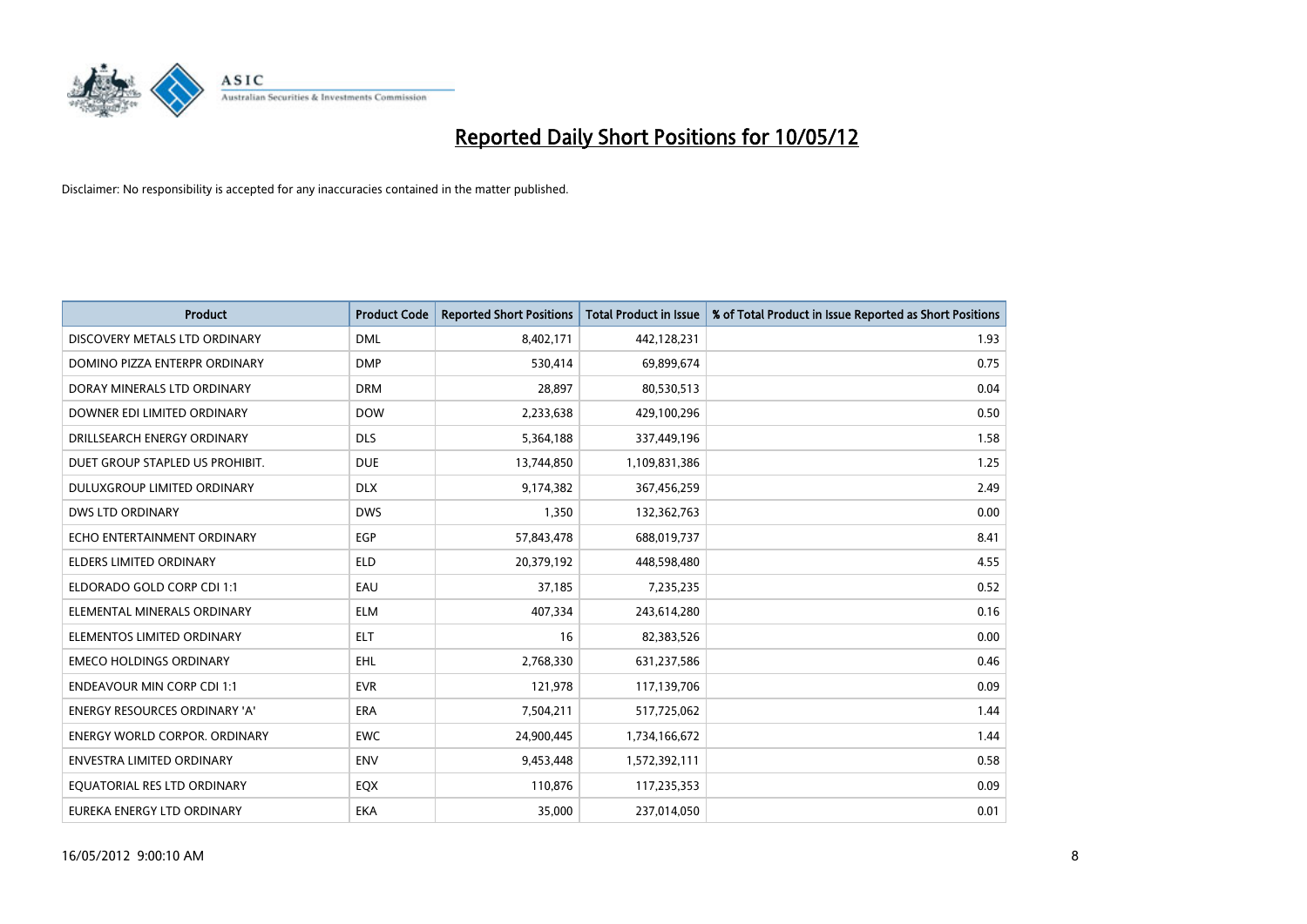

| <b>Product</b>                        | <b>Product Code</b> | <b>Reported Short Positions</b> | <b>Total Product in Issue</b> | % of Total Product in Issue Reported as Short Positions |
|---------------------------------------|---------------------|---------------------------------|-------------------------------|---------------------------------------------------------|
| <b>EUROZ LIMITED ORDINARY</b>         | EZL                 | 26,690                          | 143,633,668                   | 0.02                                                    |
| EVOLUTION MINING LTD ORDINARY         | <b>EVN</b>          | 2,615,787                       | 707,105,713                   | 0.36                                                    |
| EXCO RESOURCES LTD ORDINARY           | EXS                 | 50,060                          | 356,044,187                   | 0.01                                                    |
| FAIRFAX MEDIA LTD ORDINARY            | <b>FXI</b>          | 248,487,916                     | 2,351,955,725                 | 10.59                                                   |
| <b>FANTASTIC HOLDINGS ORDINARY</b>    | <b>FAN</b>          | 94,415                          | 102,739,538                   | 0.09                                                    |
| FAR LTD ORDINARY                      | FAR                 | 25,000,000                      | 2,499,846,742                 | 1.00                                                    |
| FISHER & PAYKEL H. ORDINARY           | <b>FPH</b>          | 7,000                           | 530,053,399                   | 0.00                                                    |
| FKP PROPERTY GROUP STAPLED SECURITIES | <b>FKP</b>          | 32,098,643                      | 1,211,033,858                 | 2.65                                                    |
| FLEETWOOD CORP ORDINARY               | <b>FWD</b>          | 127,957                         | 59,170,665                    | 0.22                                                    |
| FLETCHER BUILDING ORDINARY            | <b>FBU</b>          | 10,685,142                      | 682,866,936                   | 1.58                                                    |
| FLEXIGROUP LIMITED ORDINARY           | <b>FXL</b>          | 32,434                          | 279,911,147                   | 0.00                                                    |
| FLIGHT CENTRE ORDINARY                | <b>FLT</b>          | 11,369,615                      | 100,031,742                   | 11.37                                                   |
| FLINDERS MINES LTD ORDINARY           | <b>FMS</b>          | 120,503                         | 1,821,300,404                 | 0.01                                                    |
| <b>FOCUS MINERALS LTD ORDINARY</b>    | <b>FML</b>          | 569,558                         | 4,320,773,701                 | 0.01                                                    |
| <b>FORGE GROUP LIMITED ORDINARY</b>   | FGE                 | 307,594                         | 83,469,014                    | 0.36                                                    |
| FORTESCUE METALS GRP ORDINARY         | <b>FMG</b>          | 104,548,598                     | 3,113,798,659                 | 3.32                                                    |
| <b>G.U.D. HOLDINGS ORDINARY</b>       | GUD                 | 744,286                         | 70,803,455                    | 1.05                                                    |
| <b>GALAXY RESOURCES ORDINARY</b>      | GXY                 | 8,233,655                       | 363,775,852                   | 2.25                                                    |
| <b>GEODYNAMICS LIMITED ORDINARY</b>   | GDY                 | 850                             | 406,452,608                   | 0.00                                                    |
| <b>GINDALBIE METALS LTD ORDINARY</b>  | GBG                 | 31,216,007                      | 1,247,487,454                 | 2.50                                                    |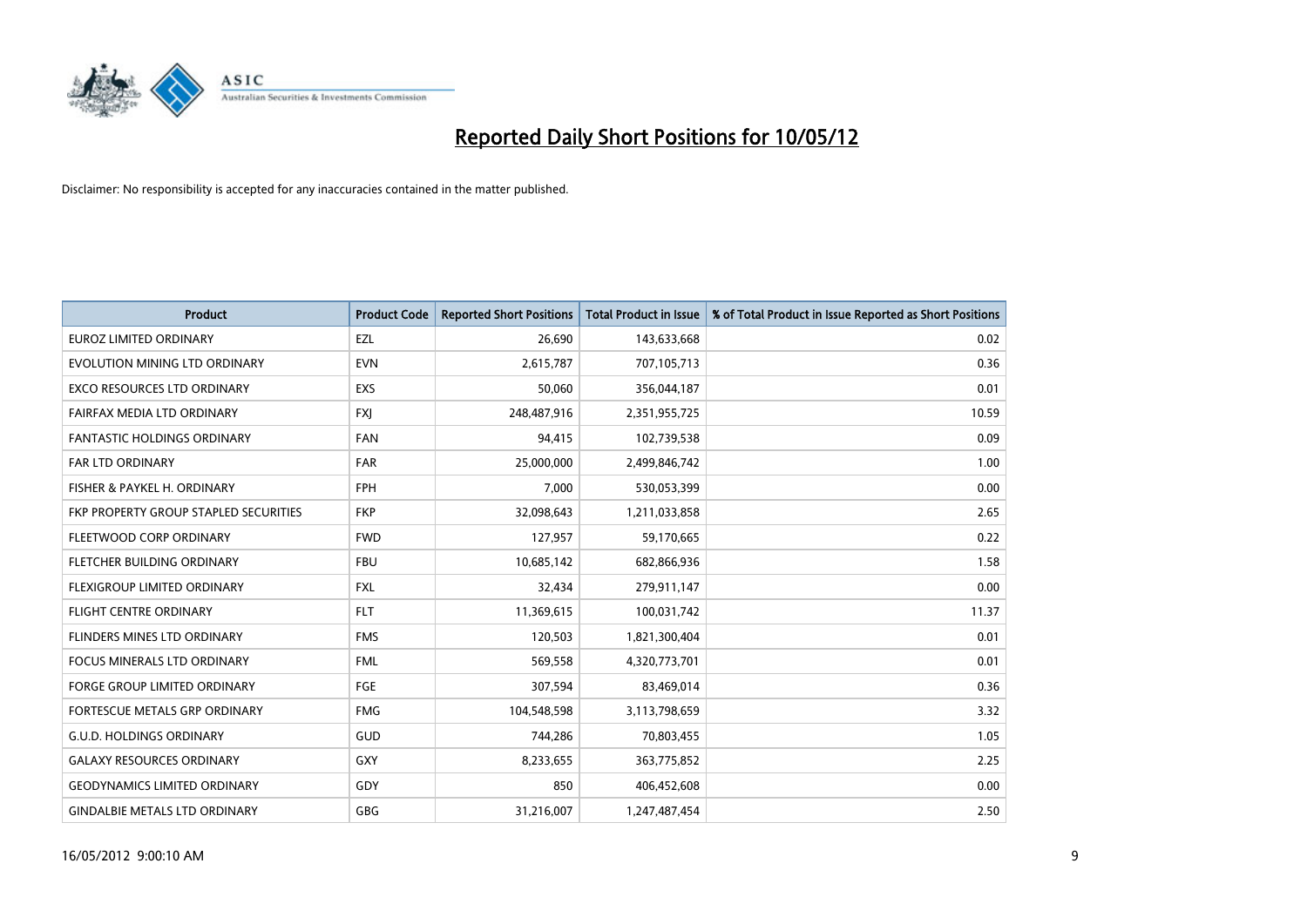

| <b>Product</b>                                   | <b>Product Code</b> | <b>Reported Short Positions</b> | <b>Total Product in Issue</b> | % of Total Product in Issue Reported as Short Positions |
|--------------------------------------------------|---------------------|---------------------------------|-------------------------------|---------------------------------------------------------|
| <b>GLOBAL CONSTRUCTION ORDINARY</b>              | GCS                 | 50,000                          | 116,464,741                   | 0.04                                                    |
| <b>GLOBAL MINING ORDINARY</b>                    | <b>GMI</b>          | 200,000                         | 181,898,994                   | 0.11                                                    |
| <b>GLOUCESTER COAL ORDINARY</b>                  | GCL                 | 1,195,656                       | 202,905,967                   | 0.56                                                    |
| <b>GOLD ROAD RES LTD ORDINARY</b>                | <b>GOR</b>          | 158,619                         | 389,950,665                   | 0.05                                                    |
| <b>GOODMAN FIELDER, ORDINARY</b>                 | <b>GFF</b>          | 35,392,127                      | 1,955,559,207                 | 1.80                                                    |
| <b>GOODMAN GROUP STAPLED US PROHIBIT.</b>        | <b>GMG</b>          | 16,543,890                      | 1,549,551,920                 | 1.06                                                    |
| <b>GPT GROUP STAPLED SEC.</b>                    | <b>GPT</b>          | 8,966,532                       | 1,788,553,046                 | 0.49                                                    |
| <b>GRAINCORP LIMITED A CLASS ORDINARY</b>        | <b>GNC</b>          | 685,035                         | 198,318,900                   | 0.35                                                    |
| <b>GRANGE RESOURCES, ORDINARY</b>                | <b>GRR</b>          | 1,739,678                       | 1,154,766,592                 | 0.15                                                    |
| <b>GREENLAND MIN EN LTD ORDINARY</b>             | GGG                 | 3,654,924                       | 416,390,488                   | 0.87                                                    |
| <b>GROWTHPOINT PROPERTY ORD/UNIT STAPLED SEC</b> | GOZ                 | 102,535                         | 291,904,374                   | 0.03                                                    |
| <b>GRYPHON MINERALS LTD ORDINARY</b>             | GRY                 | 4,912,102                       | 348,264,983                   | 1.41                                                    |
| <b>GUILDFORD COAL LTD ORDINARY</b>               | <b>GUF</b>          | 1,500,663                       | 276,867,530                   | 0.54                                                    |
| <b>GUNNS LIMITED ORDINARY</b>                    | <b>GNS</b>          | 61,511,210                      | 848,401,559                   | 7.24                                                    |
| <b>GWA GROUP LTD ORDINARY</b>                    | <b>GWA</b>          | 17,018,271                      | 302,005,514                   | 5.65                                                    |
| HARVEY NORMAN ORDINARY                           | <b>HVN</b>          | 80,487,479                      | 1,062,316,784                 | 7.58                                                    |
| HASTIE GROUP LIMITED ORDINARY                    | <b>HST</b>          | 233,914                         | 137,353,504                   | 0.17                                                    |
| HASTINGS DIVERSIFIED STAPLED SECURITY            | <b>HDF</b>          | 449,079                         | 530,001,072                   | 0.08                                                    |
| HAVILAH RESOURCES NL ORDINARY                    | <b>HAV</b>          | 119,144                         | 101,311,223                   | 0.12                                                    |
| <b>HENDERSON GROUP CDI 1:1</b>                   | <b>HGG</b>          | 18,300,202                      | 679,989,580                   | 2.71                                                    |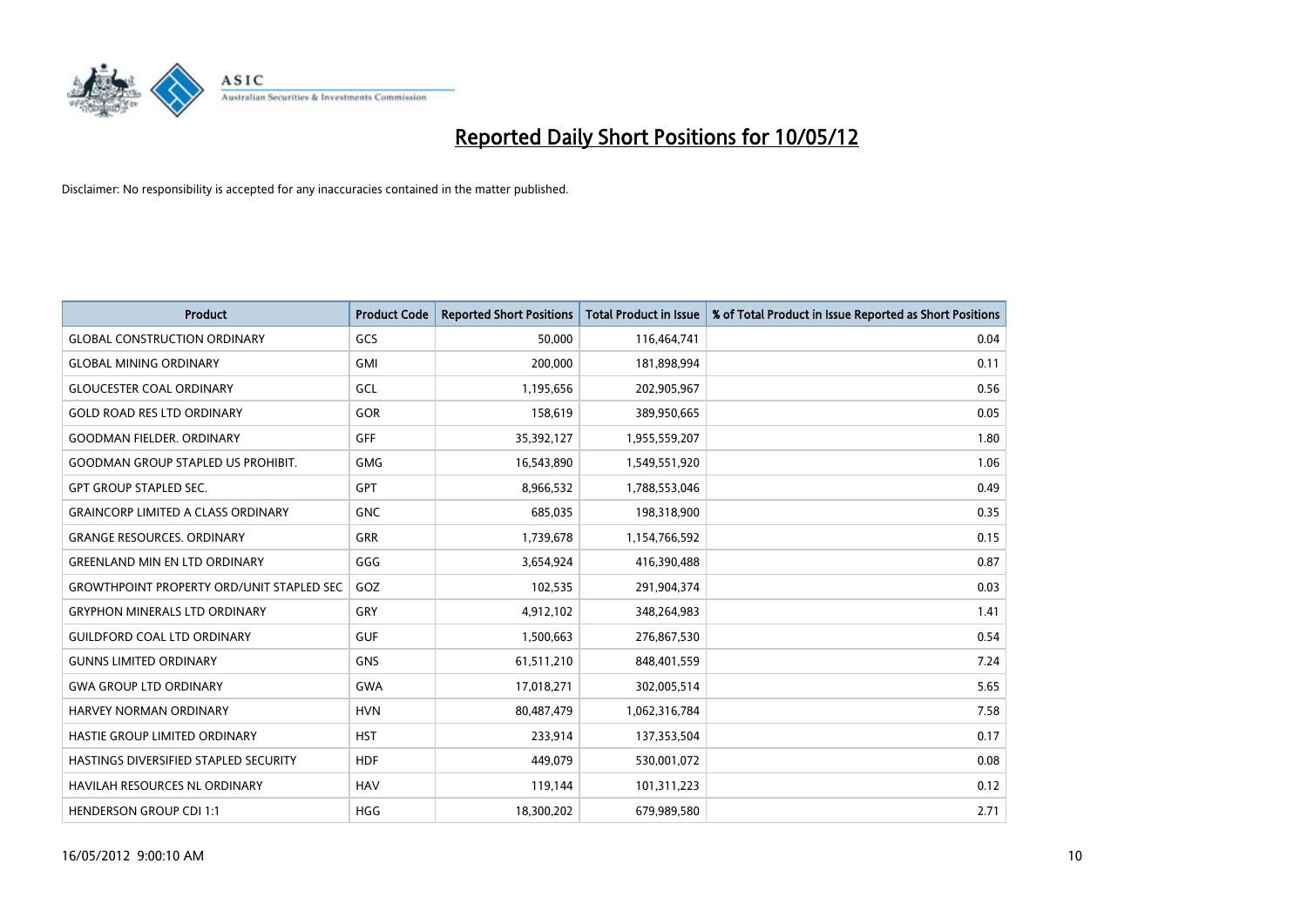

| <b>Product</b>                                | <b>Product Code</b> | <b>Reported Short Positions</b> | <b>Total Product in Issue</b> | % of Total Product in Issue Reported as Short Positions |
|-----------------------------------------------|---------------------|---------------------------------|-------------------------------|---------------------------------------------------------|
| HFA HOLDINGS LIMITED ORDINARY                 | <b>HFA</b>          | 3.809                           | 117,332,831                   | 0.00                                                    |
| HIGHLANDS PACIFIC ORDINARY                    | <b>HIG</b>          | 77,597                          | 686,202,481                   | 0.01                                                    |
| HILLGROVE RES LTD ORDINARY                    | <b>HGO</b>          | 12,055,925                      | 793,698,575                   | 1.53                                                    |
| HILLS HOLDINGS LTD ORDINARY                   | <b>HIL</b>          | 3,554,506                       | 246,500,444                   | 1.42                                                    |
| HORIZON OIL LIMITED ORDINARY                  | <b>HZN</b>          | 25,116,582                      | 1,130,811,515                 | 2.23                                                    |
| <b>ICON ENERGY LIMITED ORDINARY</b>           | <b>ICN</b>          | 6,415                           | 469,301,394                   | 0.00                                                    |
| <b>IINET LIMITED ORDINARY</b>                 | <b>IIN</b>          | 22,022                          | 160,968,847                   | 0.00                                                    |
| ILUKA RESOURCES ORDINARY                      | ILU                 | 29,560,536                      | 418,700,517                   | 7.04                                                    |
| <b>IMDEX LIMITED ORDINARY</b>                 | <b>IMD</b>          | 181,595                         | 207,750,426                   | 0.09                                                    |
| IMF (AUSTRALIA) LTD ORDINARY                  | <b>IMF</b>          | 199,737                         | 123,828,193                   | 0.16                                                    |
| <b>INCITEC PIVOT ORDINARY</b>                 | <b>IPL</b>          | 3,986,911                       | 1,628,730,107                 | 0.23                                                    |
| <b>INDEPENDENCE GROUP ORDINARY</b>            | <b>IGO</b>          | 8,846,501                       | 232,882,535                   | 3.82                                                    |
| INDOPHIL RESOURCES ORDINARY                   | <b>IRN</b>          | 816,599                         | 1,203,146,194                 | 0.06                                                    |
| <b>INDUSTREA LIMITED ORDINARY</b>             | IDL                 | 575,470                         | 370,268,218                   | 0.16                                                    |
| <b>INFIGEN ENERGY STAPLED SECURITIES</b>      | <b>IFN</b>          | 4,410,025                       | 762,265,972                   | 0.59                                                    |
| <b>INSURANCE AUSTRALIA ORDINARY</b>           | IAG                 | 2,213,728                       | 2,079,034,021                 | 0.09                                                    |
| INTEGRA MINING LTD. ORDINARY                  | <b>IGR</b>          | 4,445,510                       | 846,293,881                   | 0.53                                                    |
| <b>INTREPID MINES ORDINARY</b>                | <b>IAU</b>          | 7,631,763                       | 524,456,741                   | 1.46                                                    |
| <b>INVESTA OFFICE FUND STAPLED SECURITIES</b> | <b>IOF</b>          | 1,329,307                       | 614,047,458                   | 0.21                                                    |
| <b>INVOCARE LIMITED ORDINARY</b>              | <b>IVC</b>          | 2,903,949                       | 110,030,298                   | 2.65                                                    |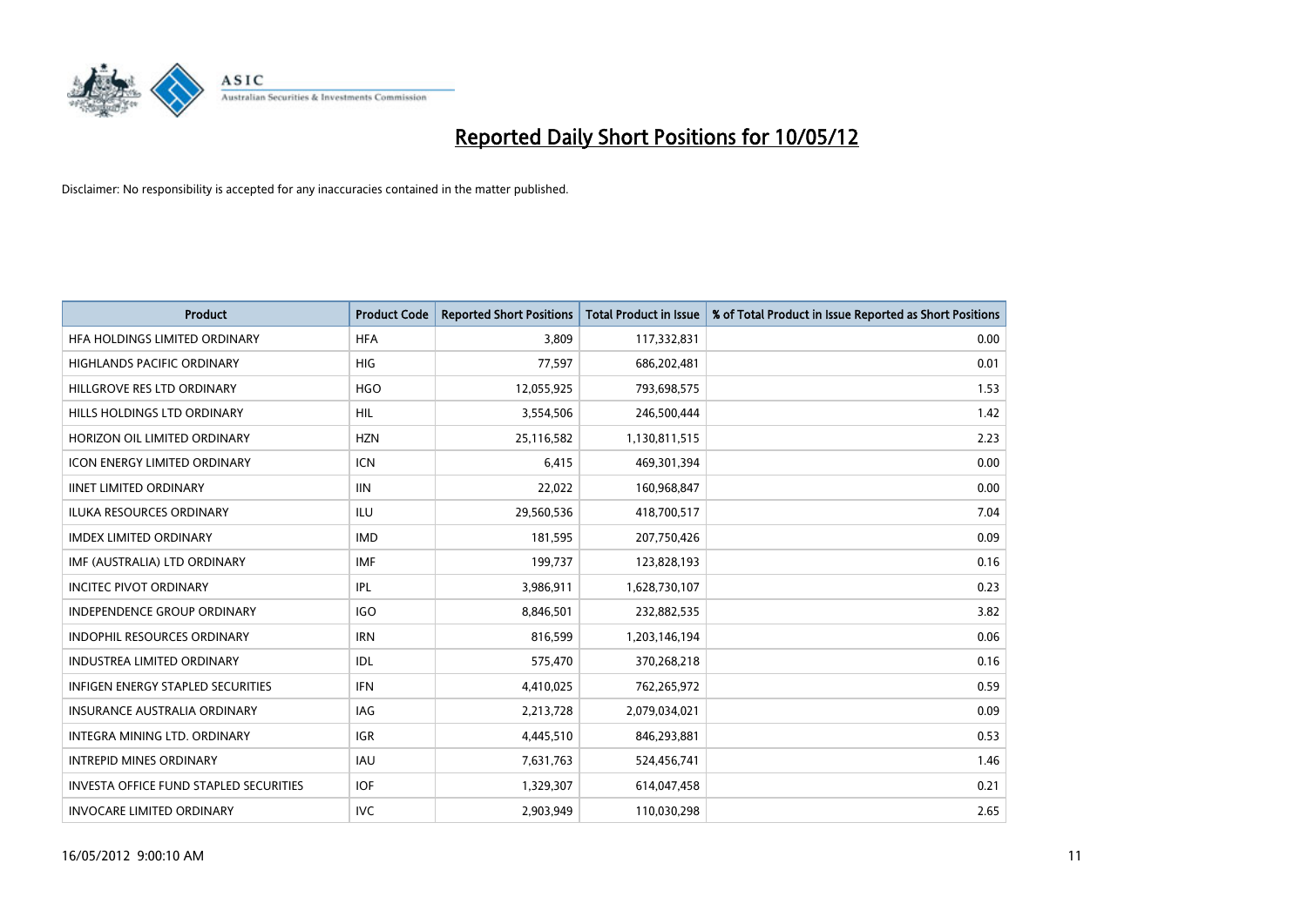

| <b>Product</b>                            | <b>Product Code</b> | <b>Reported Short Positions</b> | <b>Total Product in Issue</b> | % of Total Product in Issue Reported as Short Positions |
|-------------------------------------------|---------------------|---------------------------------|-------------------------------|---------------------------------------------------------|
| <b>ION LIMITED ORDINARY</b>               | <b>ION</b>          | 164,453                         | 256,365,105                   | 0.06                                                    |
| <b>IOOF HOLDINGS LTD ORDINARY</b>         | IFL                 | 848,864                         | 229,794,395                   | 0.36                                                    |
| <b>IRESS LIMITED ORDINARY</b>             | <b>IRE</b>          | 2,645,920                       | 127,036,010                   | 2.08                                                    |
| <b>IRON ORE HOLDINGS ORDINARY</b>         | <b>IOH</b>          | 39,352                          | 165,862,170                   | 0.02                                                    |
| ISHARES GLOBAL 100 CDI 1:1                | <b>IOO</b>          | 2,101                           | 10,600,000                    | 0.02                                                    |
| ISHARES MSCI AUS 200 ISHARES MSCI AUS 200 | <b>IOZ</b>          | 25,174                          | 4,352,373                     | 0.58                                                    |
| ISHARES MSCI EM MKTS CDI 1:1              | IEM                 | 6,061                           | 425,700,000                   | 0.00                                                    |
| ISHARES S&P 500 CDI 1:1                   | <b>IVV</b>          | 5,841                           | 116,350,000                   | 0.01                                                    |
| <b>ISHARES S&amp;P EU 350 CDI 1:1</b>     | <b>IEU</b>          | 7,563                           | 50,800,000                    | 0.01                                                    |
| ISHARES S&P HIGH DIV ISHARES S&P HIGH DIV | <b>IHD</b>          | 95,719                          | 2,903,027                     | 3.30                                                    |
| ISHARES SMALL ORDS ISHARES SMALL ORDS     | <b>ISO</b>          | 721,739                         | 5,703,165                     | 12.66                                                   |
| <b>IVANHOE AUSTRALIA ORDINARY</b>         | <b>IVA</b>          | 2,956,662                       | 553,921,745                   | 0.53                                                    |
| JAMES HARDIE INDUST CHESS DEPOSITARY INT  | <b>IHX</b>          | 15,533,681                      | 437,185,963                   | 3.55                                                    |
| <b>JB HI-FI LIMITED ORDINARY</b>          | <b>IBH</b>          | 23,375,921                      | 98,850,643                    | 23.64                                                   |
| <b>JUPITER MINES ORDINARY</b>             | <b>IMS</b>          | 50,383                          | 1,806,834,044                 | 0.00                                                    |
| KAGARA LTD ORDINARY                       | KZL                 | 3,475,166                       | 798,953,117                   | 0.42                                                    |
| KANGAROO RES LTD ORDINARY                 | <b>KRL</b>          | 183,108                         | 3,434,430,012                 | 0.00                                                    |
| KAROON GAS AUSTRALIA ORDINARY             | <b>KAR</b>          | 712,495                         | 221,420,769                   | 0.31                                                    |
| KATHMANDU HOLD LTD ORDINARY               | <b>KMD</b>          | 1,738,410                       | 200,000,000                   | 0.86                                                    |
| <b>KBL MINING LIMITED ORDINARY</b>        | <b>KBL</b>          | 1,820                           | 241,361,631                   | 0.00                                                    |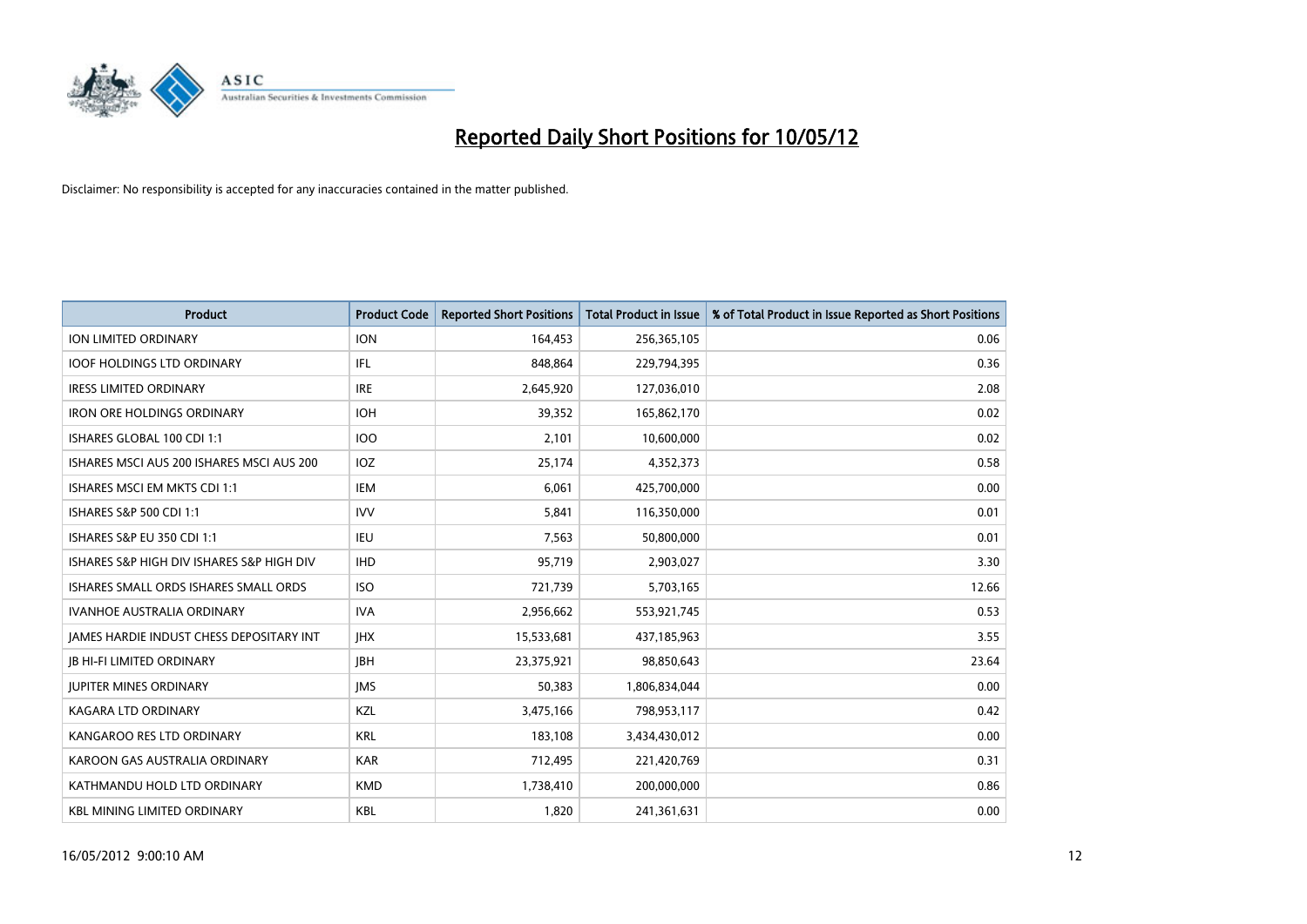

| <b>Product</b>                        | <b>Product Code</b> | <b>Reported Short Positions</b> | <b>Total Product in Issue</b> | % of Total Product in Issue Reported as Short Positions |
|---------------------------------------|---------------------|---------------------------------|-------------------------------|---------------------------------------------------------|
| <b>KENTOR GOLD LIMITED ORDINARY</b>   | KGL                 | 1.490                           | 106,209,874                   | 0.00                                                    |
| <b>KEYBRIDGE CAPITAL ORDINARY</b>     | <b>KBC</b>          |                                 | 172,070,564                   | 0.00                                                    |
| KINGSGATE CONSOLID. ORDINARY          | <b>KCN</b>          | 5,084,967                       | 151,263,789                   | 3.35                                                    |
| KINGSROSE MINING LTD ORDINARY         | <b>KRM</b>          | 117,062                         | 279,471,062                   | 0.03                                                    |
| LEIGHTON HOLDINGS ORDINARY            | LEI                 | 10,555,979                      | 337,087,596                   | 3.11                                                    |
| LEND LEASE GROUP UNIT/ORD STAPLED     | LLC                 | 3,861,408                       | 572,789,827                   | 0.67                                                    |
| LINC ENERGY LTD ORDINARY              | <b>LNC</b>          | 19,356,328                      | 504,487,631                   | 3.82                                                    |
| LIQUEFIED NATURAL ORDINARY            | <b>LNG</b>          | 272,800                         | 267,699,015                   | 0.10                                                    |
| LUDOWICI LIMITED ORDINARY             | LDW                 | 7,963                           | 29,623,203                    | 0.03                                                    |
| <b>LYNAS CORPORATION ORDINARY</b>     | <b>LYC</b>          | 165,537,747                     | 1,714,596,913                 | 9.67                                                    |
| M2 TELECOMMUNICATION ORDINARY         | <b>MTU</b>          | 2,094,682                       | 125,026,410                   | 1.68                                                    |
| <b>MACA LIMITED ORDINARY</b>          | <b>MLD</b>          | 53,770                          | 150,000,000                   | 0.04                                                    |
| <b>MACMAHON HOLDINGS ORDINARY</b>     | <b>MAH</b>          | 6,555,368                       | 738,631,705                   | 0.89                                                    |
| MACO ATLAS ROADS GRP ORDINARY STAPLED | <b>MQA</b>          | 5,451,438                       | 464,279,594                   | 1.18                                                    |
| MACQUARIE GROUP LTD ORDINARY          | <b>MQG</b>          | 7,886,779                       | 348,588,304                   | 2.21                                                    |
| MARENGO MINING ORDINARY               | <b>MGO</b>          | 39,850                          | 1,003,745,113                 | 0.00                                                    |
| MATRIX C & E LTD ORDINARY             | <b>MCE</b>          | 695,489                         | 77,081,507                    | 0.91                                                    |
| <b>MAVERICK DRILLING ORDINARY</b>     | <b>MAD</b>          | 247,975                         | 267,594,286                   | 0.09                                                    |
| MCMILLAN SHAKESPEARE ORDINARY         | <b>MMS</b>          | 38,395                          | 74,523,965                    | 0.04                                                    |
| MEDUSA MINING LTD ORDINARY            | <b>MML</b>          | 2,682,918                       | 188,903,911                   | 1.43                                                    |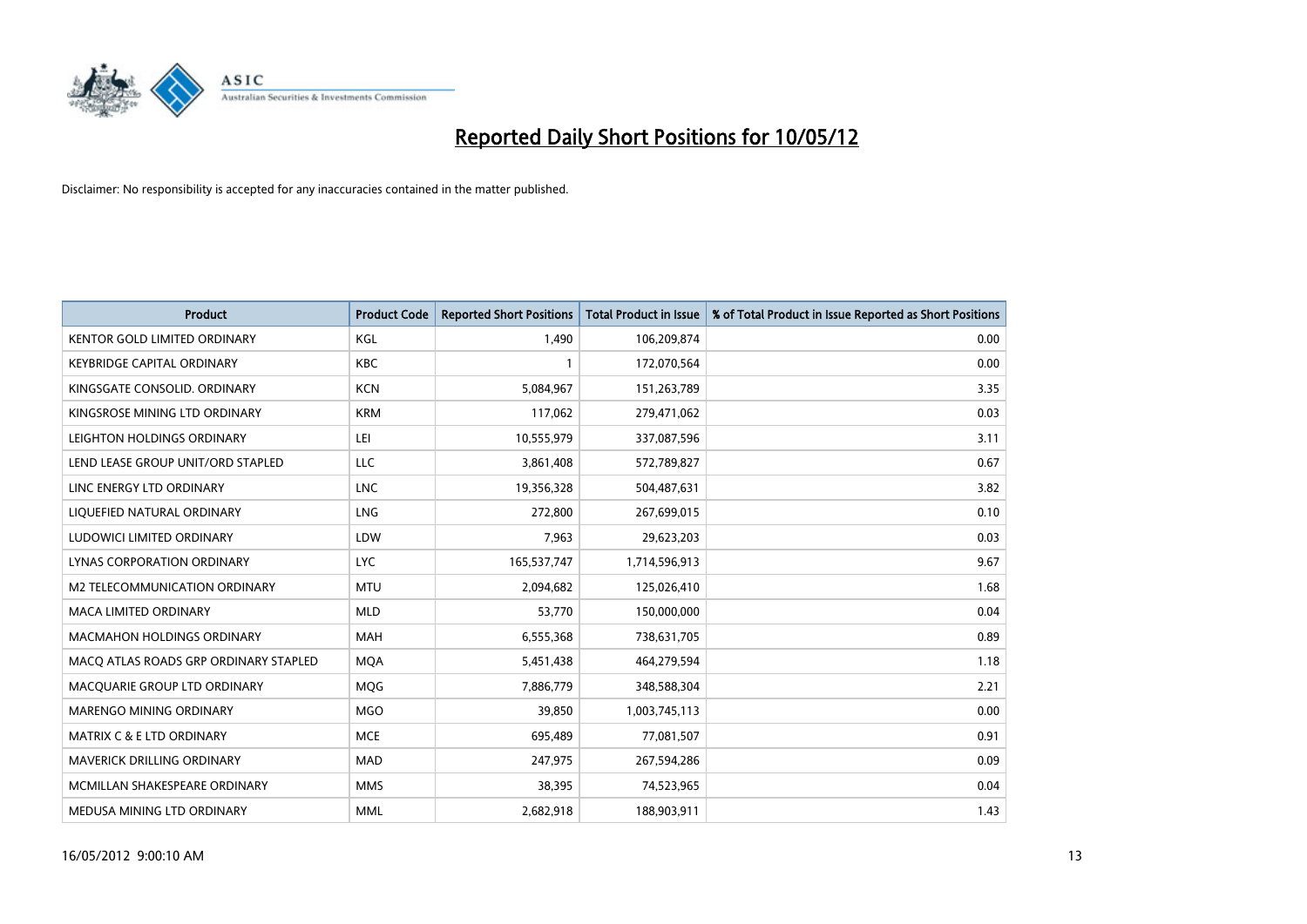

| <b>Product</b>                    | <b>Product Code</b> | <b>Reported Short Positions</b> | <b>Total Product in Issue</b> | % of Total Product in Issue Reported as Short Positions |
|-----------------------------------|---------------------|---------------------------------|-------------------------------|---------------------------------------------------------|
| MEO AUSTRALIA LTD ORDINARY        | <b>MEO</b>          | 4,980,094                       | 539,913,260                   | 0.93                                                    |
| MERMAID MARINE ORDINARY           | <b>MRM</b>          | 368,685                         | 219,311,642                   | 0.17                                                    |
| MESOBLAST LIMITED ORDINARY        | <b>MSB</b>          | 15,721,367                      | 284,478,361                   | 5.53                                                    |
| METALS X LIMITED ORDINARY         | <b>MLX</b>          | 321,052                         | 1,320,047,397                 | 0.03                                                    |
| METCASH LIMITED ORDINARY          | <b>MTS</b>          | 33,930,563                      | 771,345,864                   | 4.39                                                    |
| METMINCO LIMITED ORDINARY         | <b>MNC</b>          | 2,278,471                       | 1,749,541,573                 | 0.12                                                    |
| MHM METALS LIMITED ORDINARY       | <b>MHM</b>          | 37,083                          | 104,602,318                   | 0.04                                                    |
| MICLYN EXP OFFSHR ORDINARY        | <b>MIO</b>          | 963,026                         | 278,515,705                   | 0.34                                                    |
| MILTON CORPORATION ORDINARY       | <b>MLT</b>          | 12,800                          | 121,625,655                   | 0.01                                                    |
| MINCOR RESOURCES NL ORDINARY      | <b>MCR</b>          | 1,584,133                       | 194,354,889                   | 0.81                                                    |
| MINERAL DEPOSITS ORDINARY         | <b>MDL</b>          | 54,411                          | 83,538,786                    | 0.06                                                    |
| MINERAL RESOURCES, ORDINARY       | <b>MIN</b>          | 708,648                         | 184,856,018                   | 0.36                                                    |
| MIRABELA NICKEL LTD ORDINARY      | <b>MBN</b>          | 21,974,395                      | 492,639,590                   | 4.46                                                    |
| MIRVAC GROUP STAPLED SECURITIES   | <b>MGR</b>          | 11,067,094                      | 3,418,236,755                 | 0.33                                                    |
| MOLOPO ENERGY LTD ORDINARY        | <b>MPO</b>          | 570,917                         | 245,579,810                   | 0.24                                                    |
| MOLY MINES LIMITED ORDINARY       | <b>MOL</b>          | 358,860                         | 384,893,989                   | 0.10                                                    |
| MONADELPHOUS GROUP ORDINARY       | <b>MND</b>          | 2,700,917                       | 88,674,327                    | 3.04                                                    |
| MORTGAGE CHOICE LTD ORDINARY      | <b>MOC</b>          | 2,253,606                       | 120,319,572                   | 1.87                                                    |
| <b>MOUNT GIBSON IRON ORDINARY</b> | <b>MGX</b>          | 8,573,293                       | 1,085,433,524                 | 0.77                                                    |
| MOUNT MAGNET SOUTH ORDINARY       | <b>MUM</b>          | 543,548                         | 369,315,612                   | 0.15                                                    |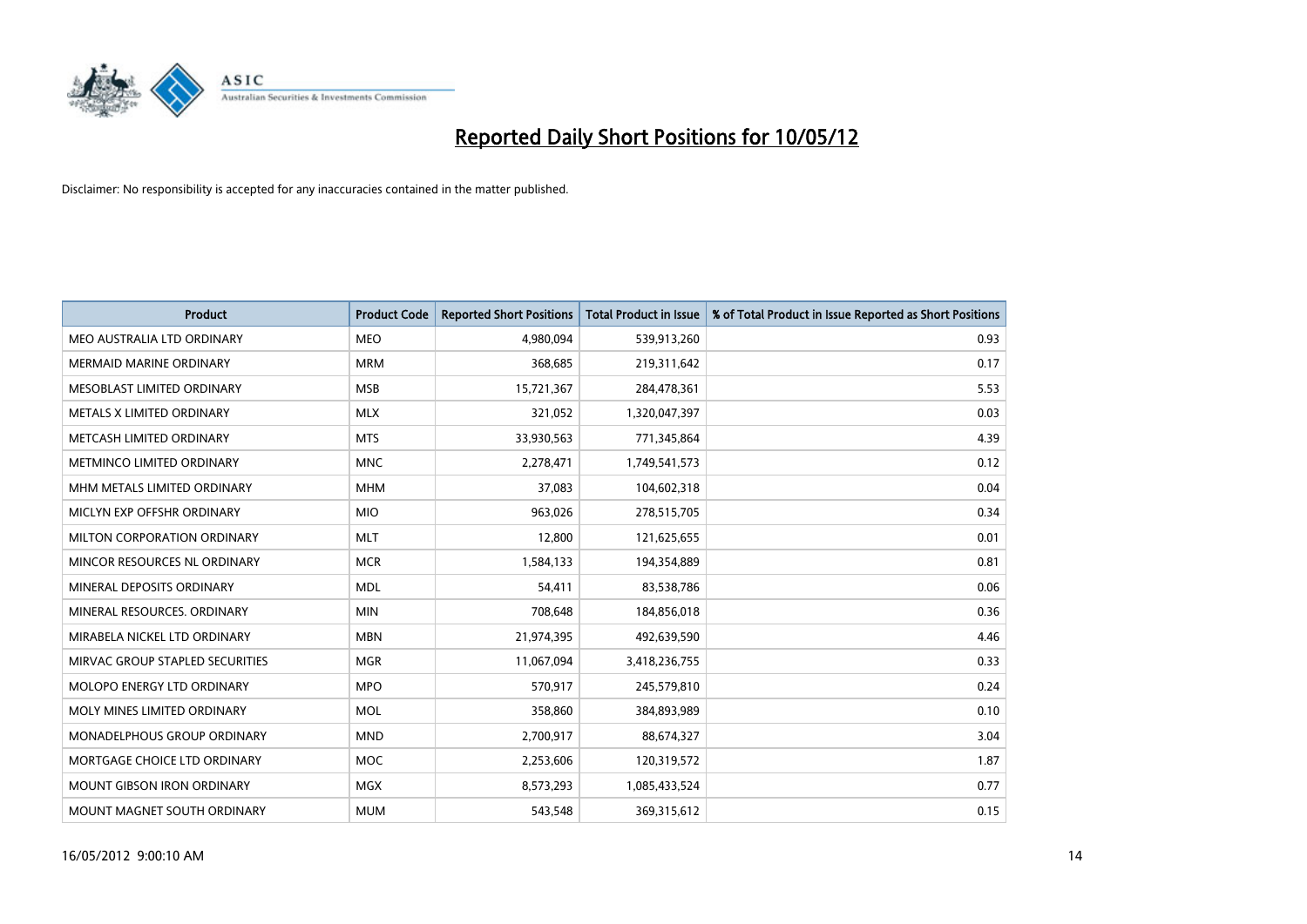

| <b>Product</b>                | <b>Product Code</b> | <b>Reported Short Positions</b> | <b>Total Product in Issue</b> | % of Total Product in Issue Reported as Short Positions |
|-------------------------------|---------------------|---------------------------------|-------------------------------|---------------------------------------------------------|
| MURCHISON METALS LTD ORDINARY | <b>MMX</b>          | 4,178,163                       | 450,093,277                   | 0.93                                                    |
| MYER HOLDINGS LTD ORDINARY    | <b>MYR</b>          | 54,546,944                      | 583,384,551                   | 9.35                                                    |
| NATIONAL AUST, BANK ORDINARY  | <b>NAB</b>          | 13,313,774                      | 2,239,201,841                 | 0.58                                                    |
| NAVIGATOR RESOURCES ORDINARY  | <b>NAV</b>          | 500                             | 2,222,216,576                 | 0.00                                                    |
| NAVITAS LIMITED ORDINARY      | <b>NVT</b>          | 11,045,693                      | 375,318,628                   | 2.95                                                    |
| NEON ENERGY LIMITED ORDINARY  | <b>NEN</b>          | 600,822                         | 436,464,518                   | 0.14                                                    |
| NEW HOPE CORPORATION ORDINARY | <b>NHC</b>          | 1,450,664                       | 830,411,534                   | 0.16                                                    |
| NEWCREST MINING ORDINARY      | <b>NCM</b>          | 2,631,658                       | 765,172,229                   | 0.34                                                    |
| NEWS CORP A NON-VOTING CDI    | <b>NWSLV</b>        | 3,282,300                       | 1,628,053,274                 | 0.19                                                    |
| NEWS CORP B VOTING CDI        | <b>NWS</b>          | 1,283,407                       | 798,520,953                   | 0.14                                                    |
| NEWSAT LIMITED ORDINARY       | <b>NWT</b>          | 3,350                           | 230,472,157                   | 0.00                                                    |
| NEXBIS LIMITED ORDINARY       | <b>NBS</b>          | 203,000                         | 798,356,704                   | 0.03                                                    |
| NEXTDC LIMITED ORDINARY       | <b>NXT</b>          | 1,067,607                       | 145,320,558                   | 0.73                                                    |
| NEXUS ENERGY LIMITED ORDINARY | <b>NXS</b>          | 4,400,678                       | 1,329,821,159                 | 0.33                                                    |
| NIB HOLDINGS LIMITED ORDINARY | <b>NHF</b>          | 144,081                         | 439,004,182                   | 0.03                                                    |
| NIDO PETROLEUM ORDINARY       | <b>NDO</b>          | 105,313                         | 1,389,163,151                 | 0.01                                                    |
| NOBLE MINERAL RES ORDINARY    | <b>NMG</b>          | 3,063,669                       | 591,287,714                   | 0.52                                                    |
| NORTHERN IRON LTD ORDINARY    | <b>NFE</b>          | 353,562                         | 369,980,113                   | 0.08                                                    |
| NORTHERN STAR ORDINARY        | <b>NST</b>          | 134,840                         | 402,170,706                   | 0.03                                                    |
| NRW HOLDINGS LIMITED ORDINARY | <b>NWH</b>          | 2,695,022                       | 278,888,011                   | 0.98                                                    |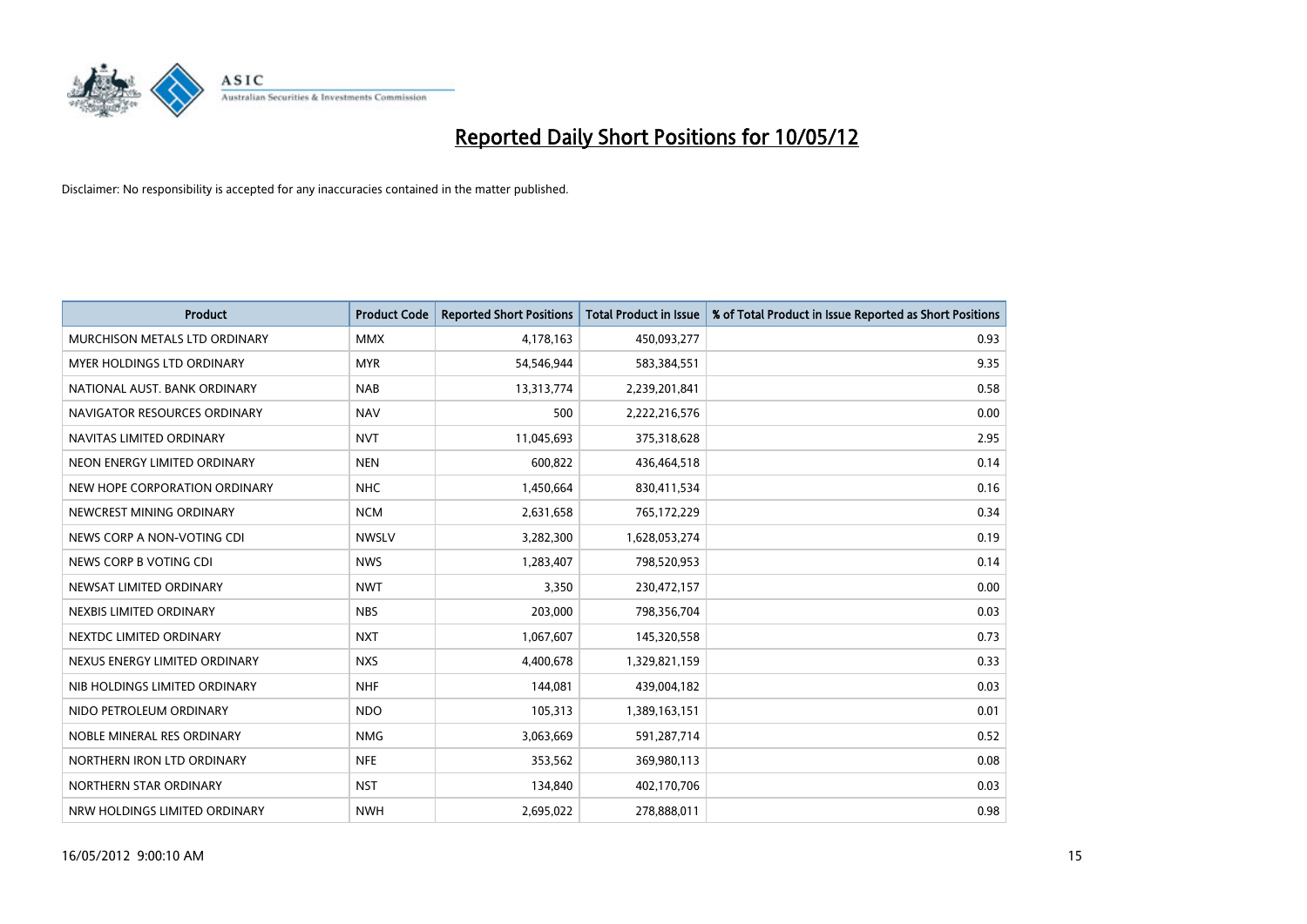

| <b>Product</b>                        | <b>Product Code</b> | <b>Reported Short Positions</b> | <b>Total Product in Issue</b> | % of Total Product in Issue Reported as Short Positions |
|---------------------------------------|---------------------|---------------------------------|-------------------------------|---------------------------------------------------------|
| NUCOAL RESOURCES LTD ORDINARY         | <b>NCR</b>          | 96,104                          | 768,612,354                   | 0.01                                                    |
| NUFARM LIMITED ORDINARY               | <b>NUF</b>          | 2,432,344                       | 262,142,247                   | 0.93                                                    |
| OAKTON LIMITED ORDINARY               | <b>OKN</b>          | 785,582                         | 93,800,235                    | 0.84                                                    |
| OCEANAGOLD CORP. CHESS DEPOSITARY INT | <b>OGC</b>          | 2,767,033                       | 262,834,376                   | 1.06                                                    |
| OIL SEARCH LTD ORDINARY               | OSH                 | 8,492,610                       | 1,328,845,714                 | 0.64                                                    |
| OM HOLDINGS LIMITED ORDINARY          | <b>OMH</b>          | 5,243,486                       | 604,105,150                   | 0.85                                                    |
| <b>ONESTEEL LIMITED ORDINARY</b>      | OST                 | 17,989,476                      | 1,345,665,626                 | 1.33                                                    |
| OPUS GROUP LTD ORDINARY               | <b>OPG</b>          | 1,250                           | 53,678,177                    | 0.00                                                    |
| ORICA LIMITED ORDINARY                | ORI                 | 2,623,352                       | 365,007,037                   | 0.69                                                    |
| ORIGIN ENERGY ORDINARY                | <b>ORG</b>          | 7,819,434                       | 1,089,498,390                 | 0.70                                                    |
| OROCOBRE LIMITED ORDINARY             | <b>ORE</b>          | 62,922                          | 103,195,029                   | 0.05                                                    |
| OROTONGROUP LIMITED ORDINARY          | <b>ORL</b>          | 212,479                         | 40,880,902                    | 0.51                                                    |
| OZ MINERALS ORDINARY                  | OZL                 | 4,705,909                       | 310,331,740                   | 1.51                                                    |
| <b>PACIFIC BRANDS ORDINARY</b>        | <b>PBG</b>          | 3,881,413                       | 912,915,695                   | 0.42                                                    |
| PALADIN ENERGY LTD ORDINARY           | <b>PDN</b>          | 59,829,393                      | 835,645,290                   | 7.17                                                    |
| PAN PACIFIC PETROL. ORDINARY          | <b>PPP</b>          | 7,750                           | 588,612,110                   | 0.00                                                    |
| PANAUST LIMITED ORDINARY              | <b>PNA</b>          | 2,153,063                       | 602,479,854                   | 0.36                                                    |
| PANORAMIC RESOURCES ORDINARY          | PAN                 | 2,272,990                       | 207,050,710                   | 1.09                                                    |
| PAPERLINX LIMITED ORDINARY            | <b>PPX</b>          | 1,276,443                       | 609,280,761                   | 0.21                                                    |
| PAPILLON RES LTD ORDINARY             | PIR                 | 164,414                         | 243,289,326                   | 0.05                                                    |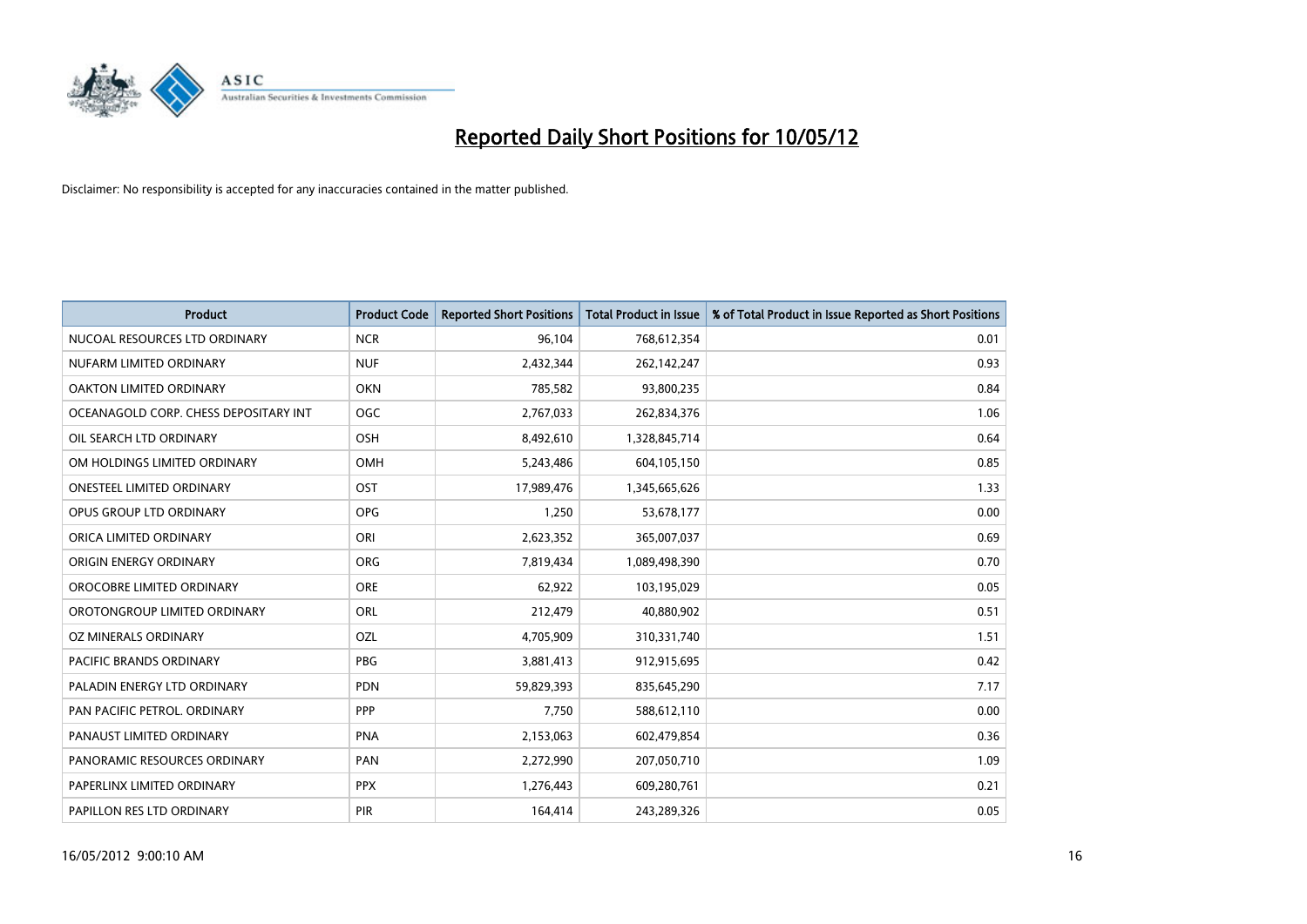

| <b>Product</b>                 | <b>Product Code</b> | <b>Reported Short Positions</b> | <b>Total Product in Issue</b> | % of Total Product in Issue Reported as Short Positions |
|--------------------------------|---------------------|---------------------------------|-------------------------------|---------------------------------------------------------|
| PEET LIMITED ORDINARY          | <b>PPC</b>          | 706,810                         | 320,170,604                   | 0.22                                                    |
| PENINSULA ENERGY LTD ORDINARY  | <b>PEN</b>          | 5,848,416                       | 2,158,673,847                 | 0.27                                                    |
| PERILYA LIMITED ORDINARY       | PEM                 | 361,553                         | 769,316,426                   | 0.04                                                    |
| PERPETUAL LIMITED ORDINARY     | <b>PPT</b>          | 1,545,862                       | 41,980,678                    | 3.71                                                    |
| PERSEUS MINING LTD ORDINARY    | PRU                 | 9,115,042                       | 457,962,088                   | 1.96                                                    |
| PHARMAXIS LTD ORDINARY         | <b>PXS</b>          | 3,756,064                       | 306,190,989                   | 1.22                                                    |
| PHOSPHAGENICS LTD. ORDINARY    | POH                 | 96,072                          | 1,020,215,957                 | 0.01                                                    |
| PLATINUM ASSET ORDINARY        | <b>PTM</b>          | 5,833,158                       | 561,347,878                   | 1.04                                                    |
| PLATINUM AUSTRALIA ORDINARY    | <b>PLA</b>          | 467,056                         | 504,968,043                   | 0.09                                                    |
| PMI GOLD CORP CDI 1:1          | <b>PVM</b>          | 123,244                         | 71,581,426                    | 0.17                                                    |
| PMP LIMITED ORDINARY           | <b>PMP</b>          | 46,352                          | 323,781,124                   | 0.01                                                    |
| PREMIER INVESTMENTS ORDINARY   | PMV                 | 359,271                         | 155,260,377                   | 0.22                                                    |
| PRIMA BIOMED LTD ORDINARY      | <b>PRR</b>          | 4,278,998                       | 1,066,063,388                 | 0.39                                                    |
| PRIMARY HEALTH CARE ORDINARY   | <b>PRY</b>          | 6,571,147                       | 501,717,314                   | 1.30                                                    |
| PRIMEAG AUSTRALIA ORDINARY     | PAG                 | 161,467                         | 266,394,444                   | 0.06                                                    |
| PROGRAMMED ORDINARY            | <b>PRG</b>          | 283,315                         | 118,173,778                   | 0.23                                                    |
| <b>QANTAS AIRWAYS ORDINARY</b> | QAN                 | 11,517,635                      | 2,265,123,620                 | 0.50                                                    |
| OBE INSURANCE GROUP ORDINARY   | <b>OBE</b>          | 36,019,106                      | 1,181,682,557                 | 3.06                                                    |
| OR NATIONAL LIMITED ORDINARY   | <b>ORN</b>          | 10,993,546                      | 2,440,000,000                 | 0.45                                                    |
| ORXPHARMA LTD ORDINARY         | QRX                 | 331,032                         | 144,539,706                   | 0.23                                                    |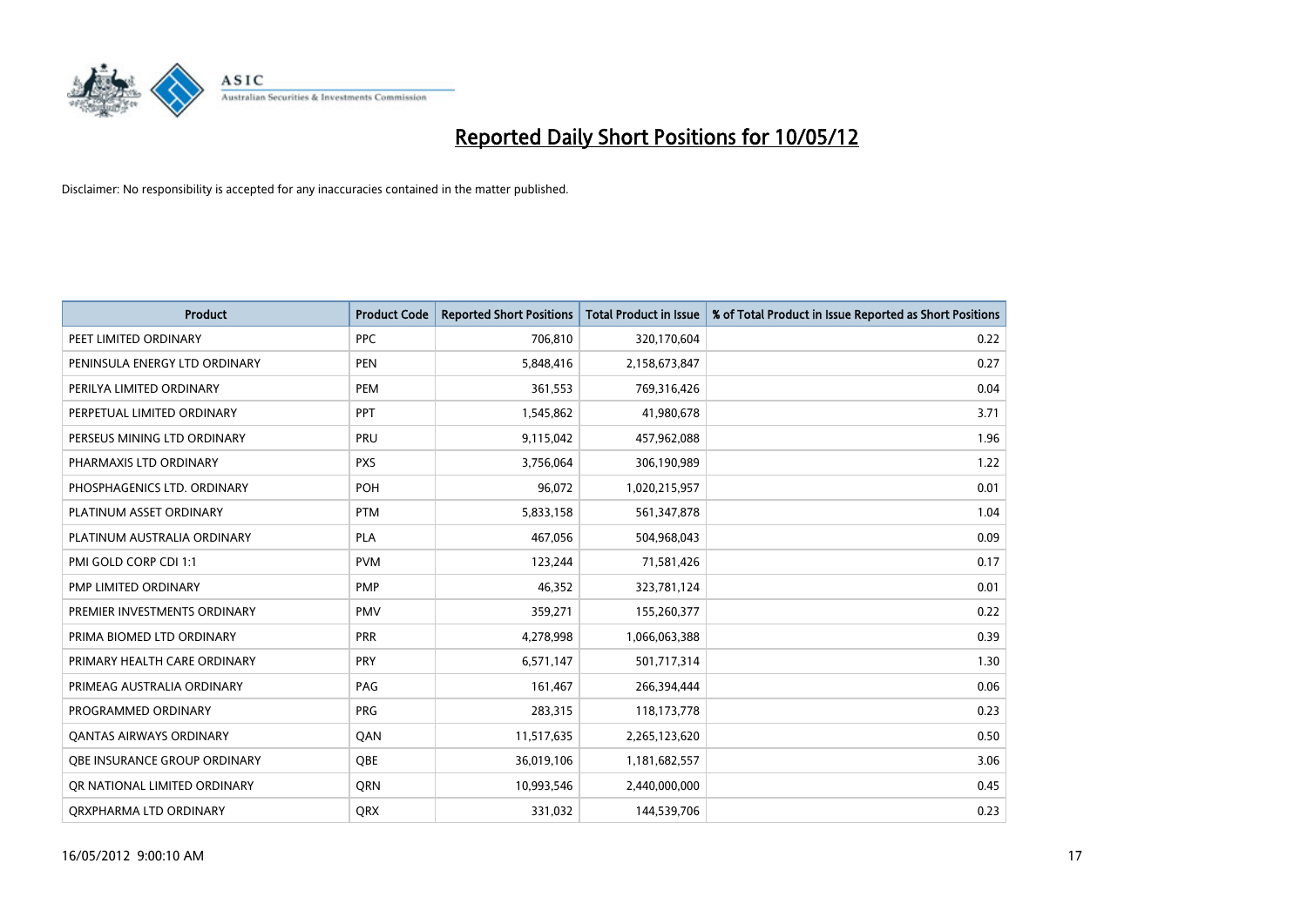

| <b>Product</b>                      | <b>Product Code</b> | <b>Reported Short Positions</b> | <b>Total Product in Issue</b> | % of Total Product in Issue Reported as Short Positions |
|-------------------------------------|---------------------|---------------------------------|-------------------------------|---------------------------------------------------------|
| QUBE LOGISTICS HLDG ORDINARY        | <b>QUB</b>          | 1,836,567                       | 909,407,185                   | 0.20                                                    |
| RAMELIUS RESOURCES ORDINARY         | <b>RMS</b>          | 232,637                         | 335,906,949                   | 0.07                                                    |
| RAMSAY HEALTH CARE ORDINARY         | <b>RHC</b>          | 2,177,192                       | 202,081,252                   | 1.09                                                    |
| <b>RCR TOMLINSON ORDINARY</b>       | <b>RCR</b>          | 168,711                         | 134,003,971                   | 0.13                                                    |
| <b>REA GROUP ORDINARY</b>           | <b>REA</b>          | 376,622                         | 131,714,699                   | 0.28                                                    |
| <b>RECKON LIMITED ORDINARY</b>      | <b>RKN</b>          | 825,324                         | 129,588,015                   | 0.64                                                    |
| <b>RED 5 LIMITED ORDINARY</b>       | <b>RED</b>          | 7,520                           | 135,488,008                   | 0.01                                                    |
| <b>RED FORK ENERGY ORDINARY</b>     | <b>RFE</b>          | 64,258                          | 310,229,853                   | 0.02                                                    |
| REDBANK ENERGY LTD ORDINARY         | <b>AEJ</b>          | 19                              | 786,287                       | 0.00                                                    |
| <b>REDFLEX HOLDINGS ORDINARY</b>    | <b>RDF</b>          | 2                               | 110,345,599                   | 0.00                                                    |
| REED RESOURCES LTD ORDINARY         | <b>RDR</b>          | 625,000                         | 264,742,501                   | 0.24                                                    |
| REGIONAL EXPRESS ORDINARY           | <b>REX</b>          | 10,000                          | 121,254,902                   | 0.01                                                    |
| REGIS RESOURCES ORDINARY            | <b>RRL</b>          | 2,173,531                       | 450,912,907                   | 0.47                                                    |
| RENAISSANCE MINERALS ORDINARY       | <b>RNS</b>          | 2,250,000                       | 108,900,001                   | 2.06                                                    |
| RESMED INC CDI 10:1                 | <b>RMD</b>          | 6,027,528                       | 1,556,242,300                 | 0.38                                                    |
| RESOLUTE MINING ORDINARY            | <b>RSG</b>          | 1,945,346                       | 653,224,010                   | 0.28                                                    |
| <b>RESOURCE GENERATION ORDINARY</b> | <b>RES</b>          | 173                             | 262,895,652                   | 0.00                                                    |
| <b>RETAIL FOOD GROUP ORDINARY</b>   | <b>RFG</b>          | 26,995                          | 108,422,615                   | 0.03                                                    |
| REVERSE CORP LIMITED ORDINARY       | <b>REF</b>          | 100                             | 92,382,175                    | 0.00                                                    |
| REX MINERALS LIMITED ORDINARY       | <b>RXM</b>          | 901,542                         | 176,447,284                   | 0.51                                                    |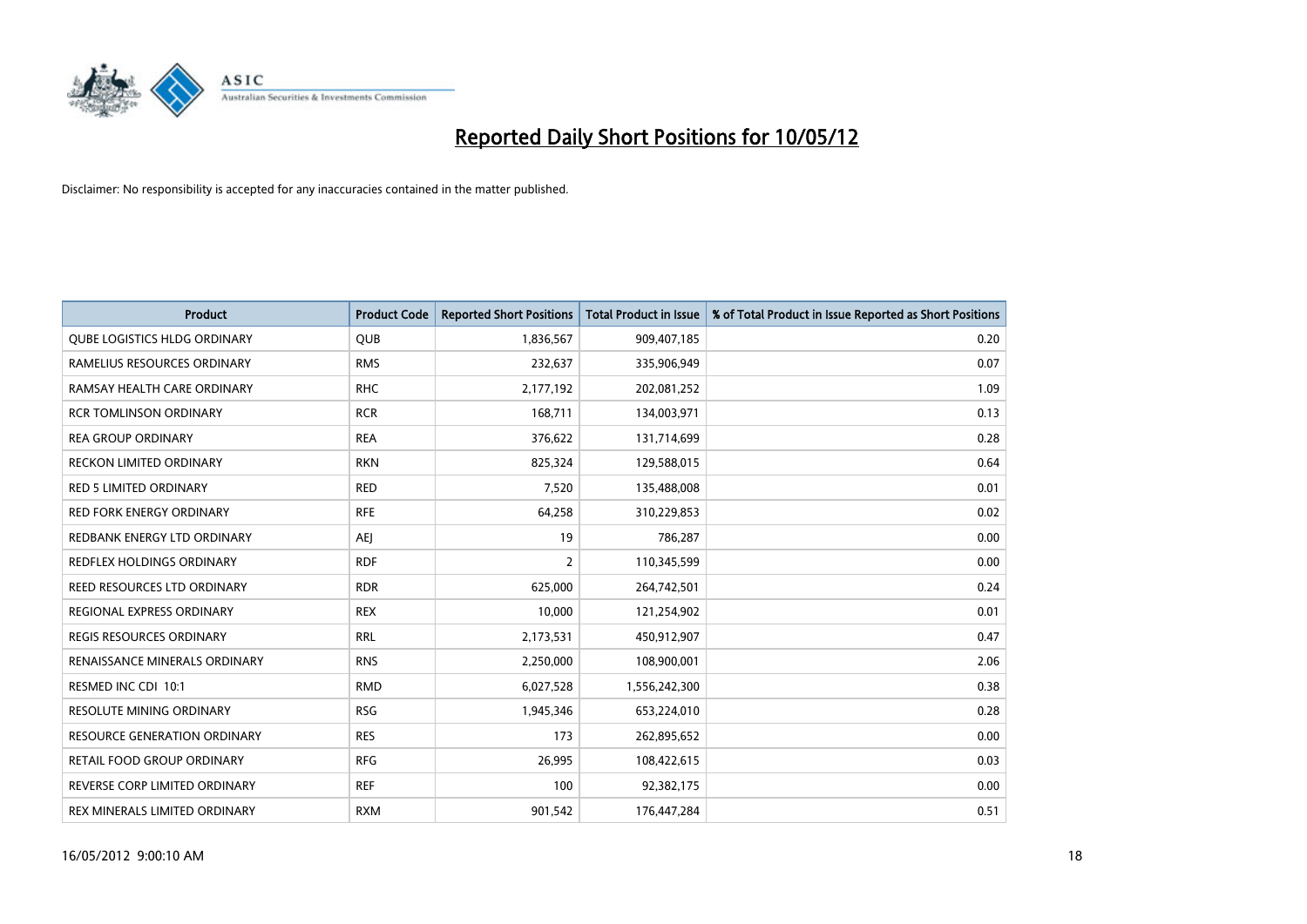

| <b>Product</b>                     | <b>Product Code</b> | <b>Reported Short Positions</b> | <b>Total Product in Issue</b> | % of Total Product in Issue Reported as Short Positions |
|------------------------------------|---------------------|---------------------------------|-------------------------------|---------------------------------------------------------|
| <b>RHG LIMITED ORDINARY</b>        | <b>RHG</b>          | 36,083                          | 308,483,177                   | 0.01                                                    |
| <b>RIALTO ENERGY ORDINARY</b>      | <b>RIA</b>          | 1,336,908                       | 671,347,392                   | 0.20                                                    |
| <b>RIDLEY CORPORATION ORDINARY</b> | <b>RIC</b>          | 3,855                           | 307,817,071                   | 0.00                                                    |
| RIO TINTO LIMITED ORDINARY         | <b>RIO</b>          | 20,650,828                      | 435,758,720                   | 4.76                                                    |
| ROBUST RESOURCES ORDINARY          | <b>ROL</b>          | 17,326                          | 87,544,097                    | 0.02                                                    |
| ROC OIL COMPANY ORDINARY           | <b>ROC</b>          | 2,455,369                       | 683,235,552                   | 0.37                                                    |
| <b>RURALCO HOLDINGS ORDINARY</b>   | <b>RHL</b>          | 12,000                          | 55,019,284                    | 0.02                                                    |
| SAI GLOBAL LIMITED ORDINARY        | SAI                 | 3,709,651                       | 204,354,836                   | 1.81                                                    |
| SALMAT LIMITED ORDINARY            | <b>SLM</b>          | 2,184,942                       | 159,802,174                   | 1.35                                                    |
| SAMSON OIL & GAS LTD ORDINARY      | SSN                 | 2,579,210                       | 1,761,535,827                 | 0.14                                                    |
| SANDFIRE RESOURCES ORDINARY        | <b>SFR</b>          | 3,328,924                       | 151,158,635                   | 2.19                                                    |
| <b>SANTOS LTD ORDINARY</b>         | <b>STO</b>          | 3,468,959                       | 952,784,176                   | 0.35                                                    |
| SARACEN MINERAL ORDINARY           | SAR                 | 2,024,272                       | 594,474,340                   | 0.34                                                    |
| SEDGMAN LIMITED ORDINARY           | <b>SDM</b>          | 17,574                          | 214,292,930                   | 0.00                                                    |
| SEEK LIMITED ORDINARY              | <b>SEK</b>          | 10,242,908                      | 337,101,307                   | 3.04                                                    |
| SENEX ENERGY LIMITED ORDINARY      | <b>SXY</b>          | 1,651,342                       | 923,847,416                   | 0.18                                                    |
| SERVCORP LIMITED ORDINARY          | SRV                 | 11,627                          | 98,440,807                    | 0.01                                                    |
| SERVICE STREAM ORDINARY            | <b>SSM</b>          | 400                             | 283,418,867                   | 0.00                                                    |
| SEVEN GROUP HOLDINGS ORDINARY      | <b>SVW</b>          | 523,460                         | 307,410,281                   | 0.17                                                    |
| SEVEN WEST MEDIA LTD ORDINARY      | SWM                 | 12,851,625                      | 666,105,054                   | 1.94                                                    |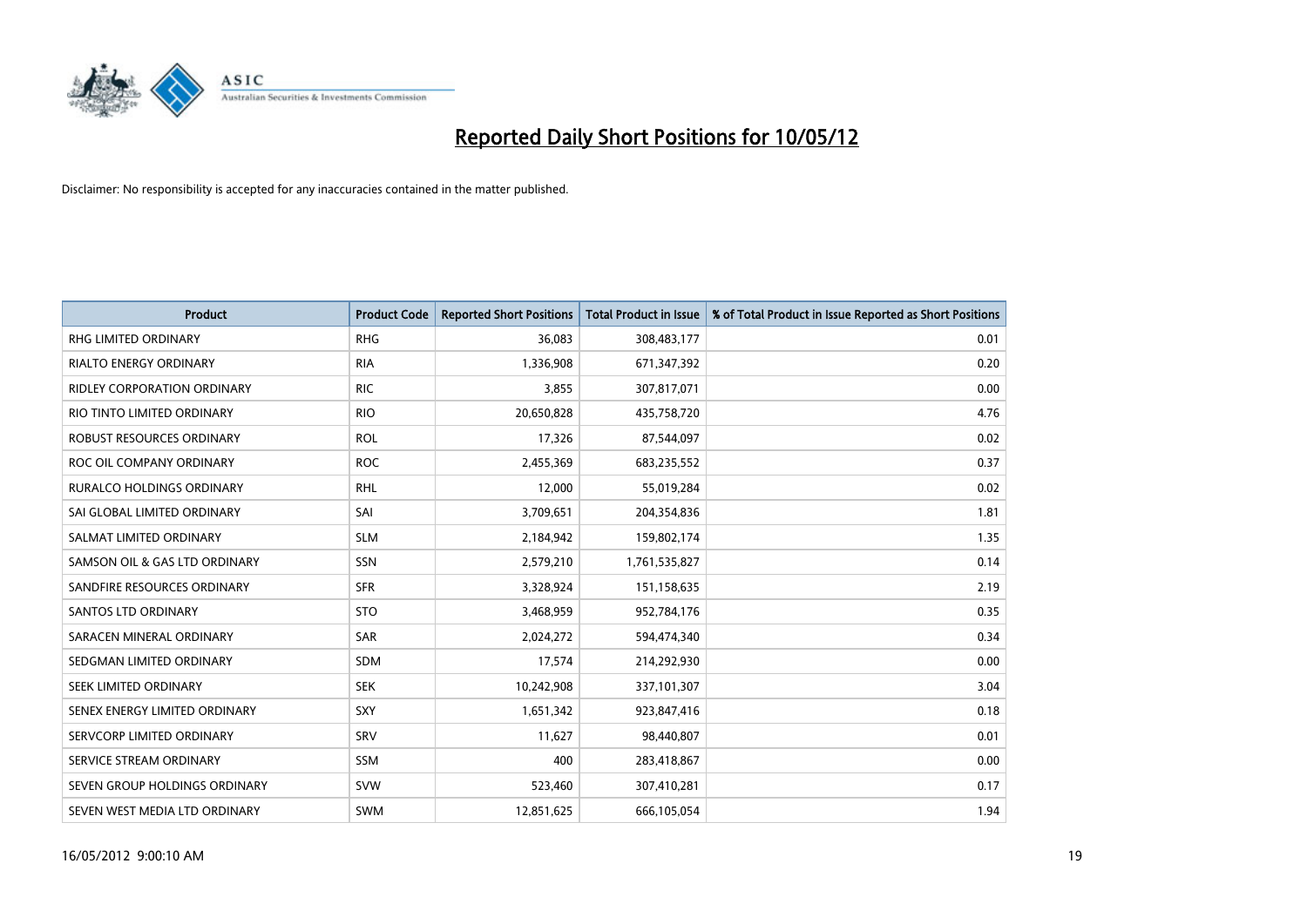

| <b>Product</b>                           | <b>Product Code</b> | <b>Reported Short Positions</b> | <b>Total Product in Issue</b> | % of Total Product in Issue Reported as Short Positions |
|------------------------------------------|---------------------|---------------------------------|-------------------------------|---------------------------------------------------------|
| SIGMA PHARMACEUTICAL ORDINARY            | <b>SIP</b>          | 5,950,232                       | 1,181,236,748                 | 0.52                                                    |
| SILEX SYSTEMS ORDINARY                   | <b>SLX</b>          | 703,233                         | 170,143,997                   | 0.41                                                    |
| SILVER LAKE RESOURCE ORDINARY            | <b>SLR</b>          | 1,558,209                       | 220,264,064                   | 0.71                                                    |
| SIMS METAL MGMT LTD ORDINARY             | SGM                 | 8,967,974                       | 205,856,443                   | 4.36                                                    |
| SINGAPORE TELECOMM. CHESS DEPOSITARY INT | SGT                 | 7,249,168                       | 158,218,641                   | 4.58                                                    |
| SIRTEX MEDICAL ORDINARY                  | <b>SRX</b>          | 4,285                           | 55,768,136                    | 0.01                                                    |
| SKILLED GROUP LTD ORDINARY               | <b>SKE</b>          | 19,498                          | 233,487,276                   | 0.00                                                    |
| SKY CITY ENTERTAIN, ORDINARY             | <b>SKC</b>          | 715,101                         | 576,958,340                   | 0.12                                                    |
| <b>SLATER &amp; GORDON ORDINARY</b>      | SGH                 | 5,467                           | 168,600,731                   | 0.00                                                    |
| SMS MANAGEMENT, ORDINARY                 | <b>SMX</b>          | 593,419                         | 68,415,913                    | 0.87                                                    |
| SONIC HEALTHCARE ORDINARY                | SHL                 | 4,117,074                       | 389,969,875                   | 1.06                                                    |
| SOUL PATTINSON (W.H) ORDINARY            | SOL                 | 12,758                          | 239,395,320                   | 0.01                                                    |
| SOUTH BOULDER MINES ORDINARY             | <b>STB</b>          | 102,513                         | 116,232,826                   | 0.09                                                    |
| SP AUSNET STAPLED SECURITIES             | <b>SPN</b>          | 767,567                         | 2,896,219,682                 | 0.00                                                    |
| SPARK INFRASTRUCTURE STAPLED NOTE & UNIT | SKI                 | 69,133,980                      | 1,326,734,264                 | 5.22                                                    |
| SPECIALTY FASHION ORDINARY               | SFH                 | 1,078,569                       | 192,086,121                   | 0.56                                                    |
| SPOTLESS GROUP LTD ORDINARY              | <b>SPT</b>          | 461,185                         | 265,746,161                   | 0.17                                                    |
| ST BARBARA LIMITED ORDINARY              | <b>SBM</b>          | 9,365,811                       | 325,615,389                   | 2.88                                                    |
| STANMORE COAL LTD ORDINARY               | <b>SMR</b>          | 66,885                          | 160,180,221                   | 0.04                                                    |
| STARPHARMA HOLDINGS ORDINARY             | <b>SPL</b>          | 1,564,230                       | 280,802,451                   | 0.57                                                    |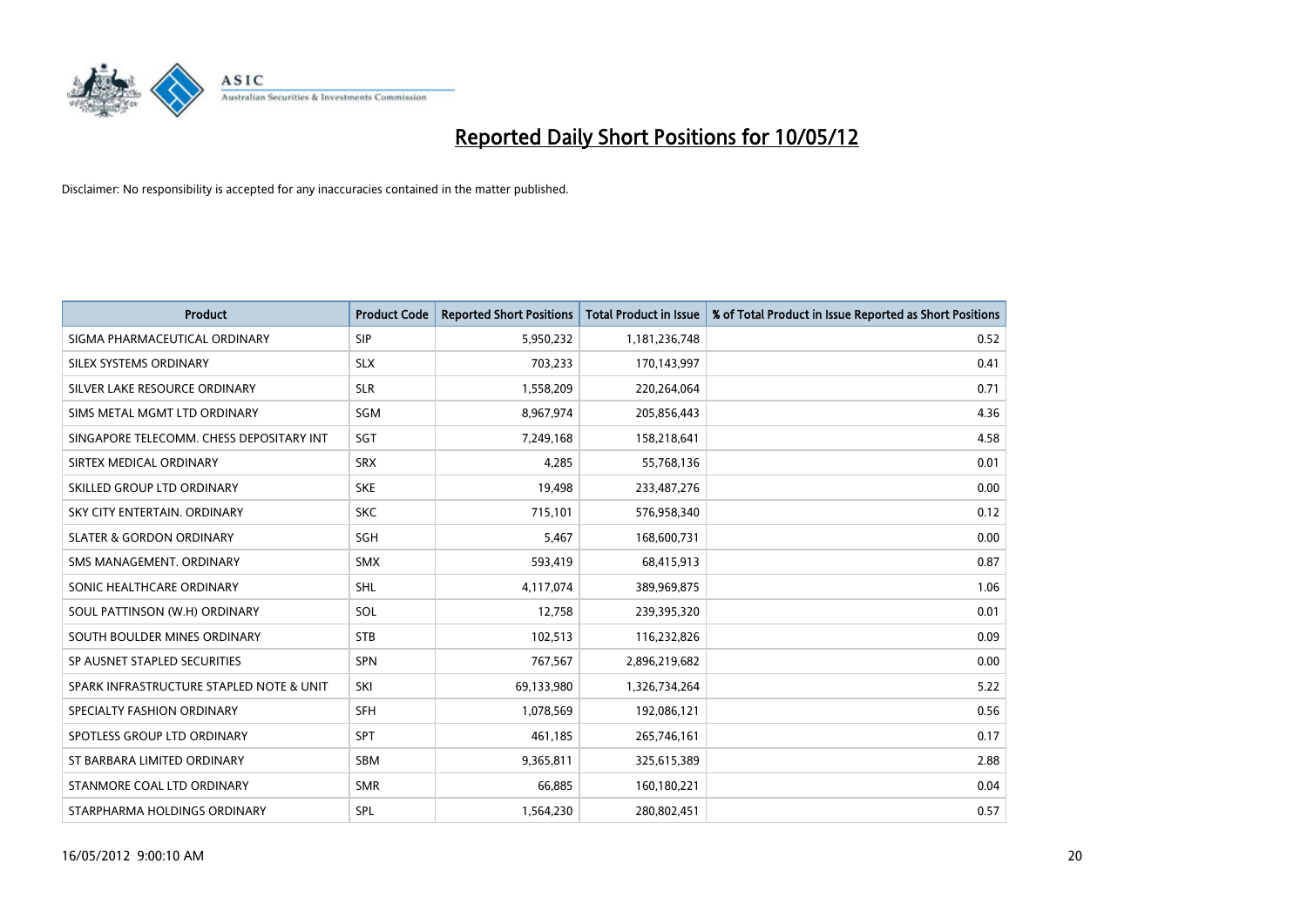

| <b>Product</b>                   | <b>Product Code</b> | <b>Reported Short Positions</b> | <b>Total Product in Issue</b> | % of Total Product in Issue Reported as Short Positions |
|----------------------------------|---------------------|---------------------------------|-------------------------------|---------------------------------------------------------|
| STHN CROSS MEDIA ORDINARY        | <b>SXL</b>          | 3,872,187                       | 704,594,449                   | 0.55                                                    |
| STOCKLAND UNITS/ORD STAPLED      | SGP                 | 13,892,991                      | 2,229,965,810                 | 0.61                                                    |
| STRAITS RES LTD. ORDINARY        | SRQ                 | 110,803                         | 408,129,474                   | 0.03                                                    |
| STW COMMUNICATIONS ORDINARY      | SGN                 | 55,469                          | 362,798,351                   | 0.01                                                    |
| SUNCORP GROUP LTD ORDINARY       | <b>SUN</b>          | 8,943,943                       | 1,286,600,980                 | 0.66                                                    |
| SUNDANCE ENERGY ORDINARY         | <b>SEA</b>          | 1,215,759                       | 277,098,474                   | 0.43                                                    |
| SUNDANCE RESOURCES ORDINARY      | <b>SDL</b>          | 8,035,616                       | 2,933,534,505                 | 0.28                                                    |
| SUNLAND GROUP LTD ORDINARY       | <b>SDG</b>          | 91,510                          | 201,578,526                   | 0.05                                                    |
| SUPER RET REP LTD ORDINARY       | <b>SUL</b>          | 973,176                         | 196,152,971                   | 0.48                                                    |
| SYD AIRPORT STAPLED US PROHIBIT. | SYD                 | 3,763,691                       | 1,861,210,782                 | 0.16                                                    |
| TABCORP HOLDINGS LTD ORDINARY    | <b>TAH</b>          | 6,724,014                       | 730,113,969                   | 0.91                                                    |
| TANAMI GOLD NL ORDINARY          | <b>TAM</b>          | 90,597                          | 261,132,677                   | 0.03                                                    |
| TAP OIL LIMITED ORDINARY         | <b>TAP</b>          | 932,792                         | 241,295,311                   | 0.38                                                    |
| TASSAL GROUP LIMITED ORDINARY    | <b>TGR</b>          | 46,926                          | 146,304,404                   | 0.02                                                    |
| <b>TATTS GROUP LTD ORDINARY</b>  | <b>TTS</b>          | 11,679,892                      | 1,362,919,733                 | 0.85                                                    |
| <b>TECHNOLOGY ONE ORDINARY</b>   | <b>TNE</b>          | 10,000                          | 304,910,455                   | 0.00                                                    |
| TELECOM CORPORATION ORDINARY     | <b>TEL</b>          | 14,579,367                      | 1,930,043,981                 | 0.74                                                    |
| TELSTRA CORPORATION. ORDINARY    | <b>TLS</b>          | 53,631,926                      | 12,443,074,357                | 0.41                                                    |
| TEN NETWORK HOLDINGS ORDINARY    | <b>TEN</b>          | 52,598,254                      | 1,045,236,720                 | 5.03                                                    |
| TERANGA GOLD CORP CDI 1:1        | TGZ                 | 176,652                         | 158,155,577                   | 0.10                                                    |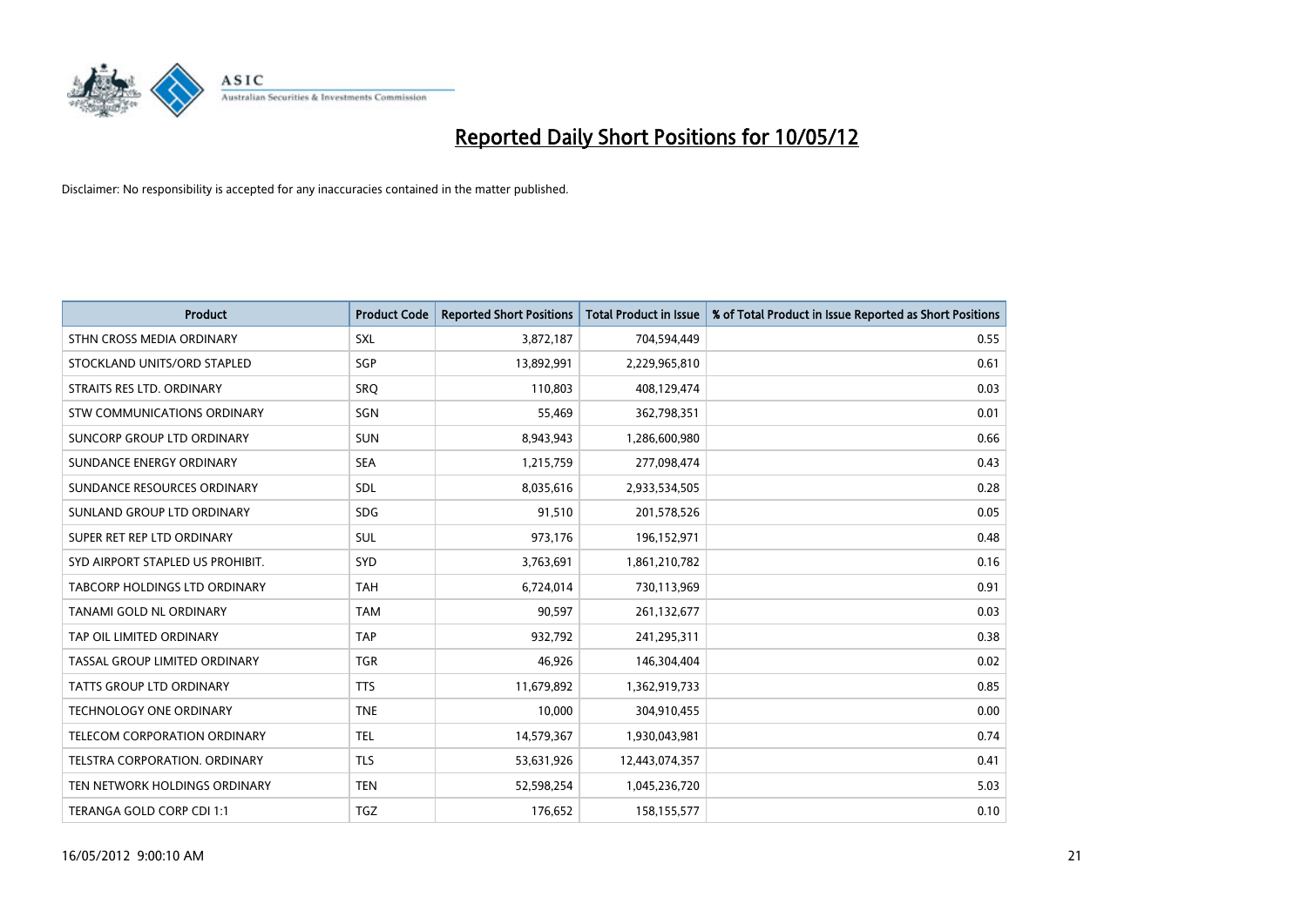

| Product                              | <b>Product Code</b> | <b>Reported Short Positions</b> | <b>Total Product in Issue</b> | % of Total Product in Issue Reported as Short Positions |
|--------------------------------------|---------------------|---------------------------------|-------------------------------|---------------------------------------------------------|
| TEXON PETROLEUM LTD ORDINARY         | <b>TXN</b>          | 80,415                          | 245,039,848                   | 0.03                                                    |
| TFS CORPORATION LTD ORDINARY         | <b>TFC</b>          | 207,942                         | 279,621,829                   | 0.07                                                    |
| THAKRAL HOLDINGS GRP ORDINARY/UNIT   | <b>THG</b>          | 200,164                         | 585,365,014                   | 0.03                                                    |
| THE REJECT SHOP ORDINARY             | <b>TRS</b>          | 1,577,958                       | 26,071,170                    | 6.07                                                    |
| THINKSMART LIMITED ORDINARY          | <b>TSM</b>          | 175,000                         | 156,005,431                   | 0.11                                                    |
| THORN GROUP LIMITED ORDINARY         | <b>TGA</b>          | 227,530                         | 146,374,703                   | 0.16                                                    |
| TIGER RESOURCES ORDINARY             | <b>TGS</b>          | 2,114,175                       | 673,470,269                   | 0.31                                                    |
| TISHMAN SPEYER UNITS                 | <b>TSO</b>          | 40,786                          | 338,440,904                   | 0.01                                                    |
| TOLL HOLDINGS LTD ORDINARY           | <b>TOL</b>          | 19,535,183                      | 717,133,875                   | 2.68                                                    |
| TOX FREE SOLUTIONS ORDINARY          | <b>TOX</b>          | 11,461                          | 114,838,108                   | 0.01                                                    |
| TPG TELECOM LIMITED ORDINARY         | <b>TPM</b>          | 2,746,917                       | 793,808,141                   | 0.35                                                    |
| <b>TRADE ME GROUP ORDINARY</b>       | <b>TME</b>          | 75,025                          | 395,745,510                   | 0.02                                                    |
| TRANSFIELD SERVICES ORDINARY         | <b>TSE</b>          | 4,260,099                       | 530,586,567                   | 0.78                                                    |
| TRANSPACIFIC INDUST, ORDINARY        | TPI                 | 4,051,829                       | 1,578,209,025                 | 0.24                                                    |
| TRANSURBAN GROUP TRIPLE STAPLED SEC. | <b>TCL</b>          | 6,065,179                       | 1,458,321,112                 | 0.41                                                    |
| TREASURY WINE ESTATE ORDINARY        | <b>TWE</b>          | 14,497,243                      | 647,227,144                   | 2.23                                                    |
| TROY RESOURCES LTD ORDINARY          | <b>TRY</b>          | 641,546                         | 89,296,649                    | 0.69                                                    |
| UGL LIMITED ORDINARY                 | UGL                 | 5,462,857                       | 166,315,038                   | 3.27                                                    |
| UNILIFE CORPORATION CDI 6:1          | <b>UNS</b>          | 211,168                         | 262,492,566                   | 0.08                                                    |
| UXC LIMITED ORDINARY                 | <b>UXC</b>          | 45,712                          | 305,034,291                   | 0.01                                                    |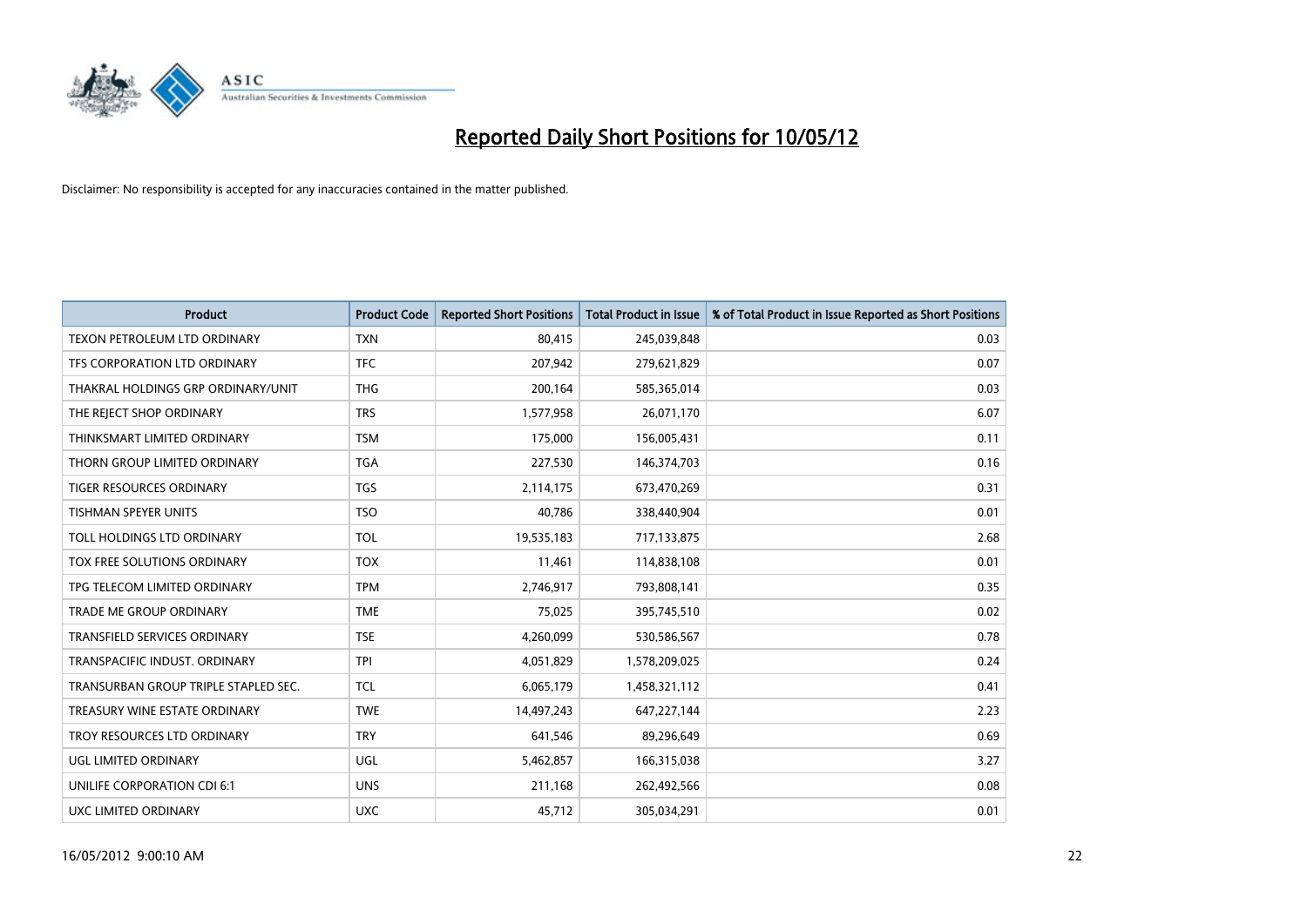

| <b>Product</b>                         | <b>Product Code</b> | <b>Reported Short Positions</b> | <b>Total Product in Issue</b> | % of Total Product in Issue Reported as Short Positions |
|----------------------------------------|---------------------|---------------------------------|-------------------------------|---------------------------------------------------------|
| <b>VIRGIN AUS HLDG LTD ORDINARY</b>    | <b>VAH</b>          | 3,643,600                       | 2,210,197,600                 | 0.17                                                    |
| VITERRA INC CDI 1:1                    | <b>VTA</b>          | 10                              | 68,629,939                    | 0.00                                                    |
| WAH NAM INT HLDG LTD ORDINARY          | <b>WNI</b>          | 95,040                          | 6,678,349,839                 | 0.00                                                    |
| <b>WATPAC LIMITED ORDINARY</b>         | <b>WTP</b>          | 109,862                         | 184,332,526                   | 0.05                                                    |
| <b>WDS LIMITED ORDINARY</b>            | <b>WDS</b>          | $\overline{7}$                  | 144,740,614                   | 0.00                                                    |
| WEBJET LIMITED ORDINARY                | <b>WEB</b>          | 195,805                         | 71,801,029                    | 0.27                                                    |
| <b>WESFARMERS LIMITED ORDINARY</b>     | <b>WES</b>          | 29,992,121                      | 1,006,491,544                 | 2.95                                                    |
| WESFARMERS LIMITED PARTIALLY PROTECTED | <b>WESN</b>         | 114,254                         | 150,580,618                   | 0.08                                                    |
| <b>WESTERN AREAS NL ORDINARY</b>       | <b>WSA</b>          | 9,135,863                       | 179,735,899                   | 5.08                                                    |
| WESTERN DESERT RES. ORDINARY           | <b>WDR</b>          | 70,000                          | 218,719,203                   | 0.03                                                    |
| WESTFIELD GROUP ORD/UNIT STAPLED SEC   | <b>WDC</b>          | 8,068,212                       | 2,300,929,460                 | 0.35                                                    |
| WESTFIELD RETAIL TST UNIT STAPLED      | <b>WRT</b>          | 51,923,352                      | 3,054,166,195                 | 1.71                                                    |
| <b>WESTPAC BANKING CORP ORDINARY</b>   | <b>WBC</b>          | 63,076,149                      | 3,054,780,300                 | 2.01                                                    |
| WHITE ENERGY COMPANY ORDINARY          | <b>WEC</b>          | 2,019,139                       | 322,974,494                   | 0.61                                                    |
| WHITEHAVEN COAL ORDINARY               | <b>WHC</b>          | 18,952,964                      | 1,013,190,387                 | 1.86                                                    |
| WHK GROUP LIMITED ORDINARY             | <b>WHG</b>          | 26,341                          | 265,200,652                   | 0.01                                                    |
| WHL ENERGY LIMITED ORDINARY            | <b>WHN</b>          | 9,090,910                       | 1,407,038,386                 | 0.64                                                    |
| <b>WILDHORSE ENERGY ORDINARY</b>       | <b>WHE</b>          | 26,413                          | 281,805,997                   | 0.01                                                    |
| WINDIMURRA VANADIUM ORDINARY           | <b>WVL</b>          | 163,685                         | 154,278,674                   | 0.11                                                    |
| WOODSIDE PETROLEUM ORDINARY            | <b>WPL</b>          | 3,401,407                       | 823,910,657                   | 0.41                                                    |